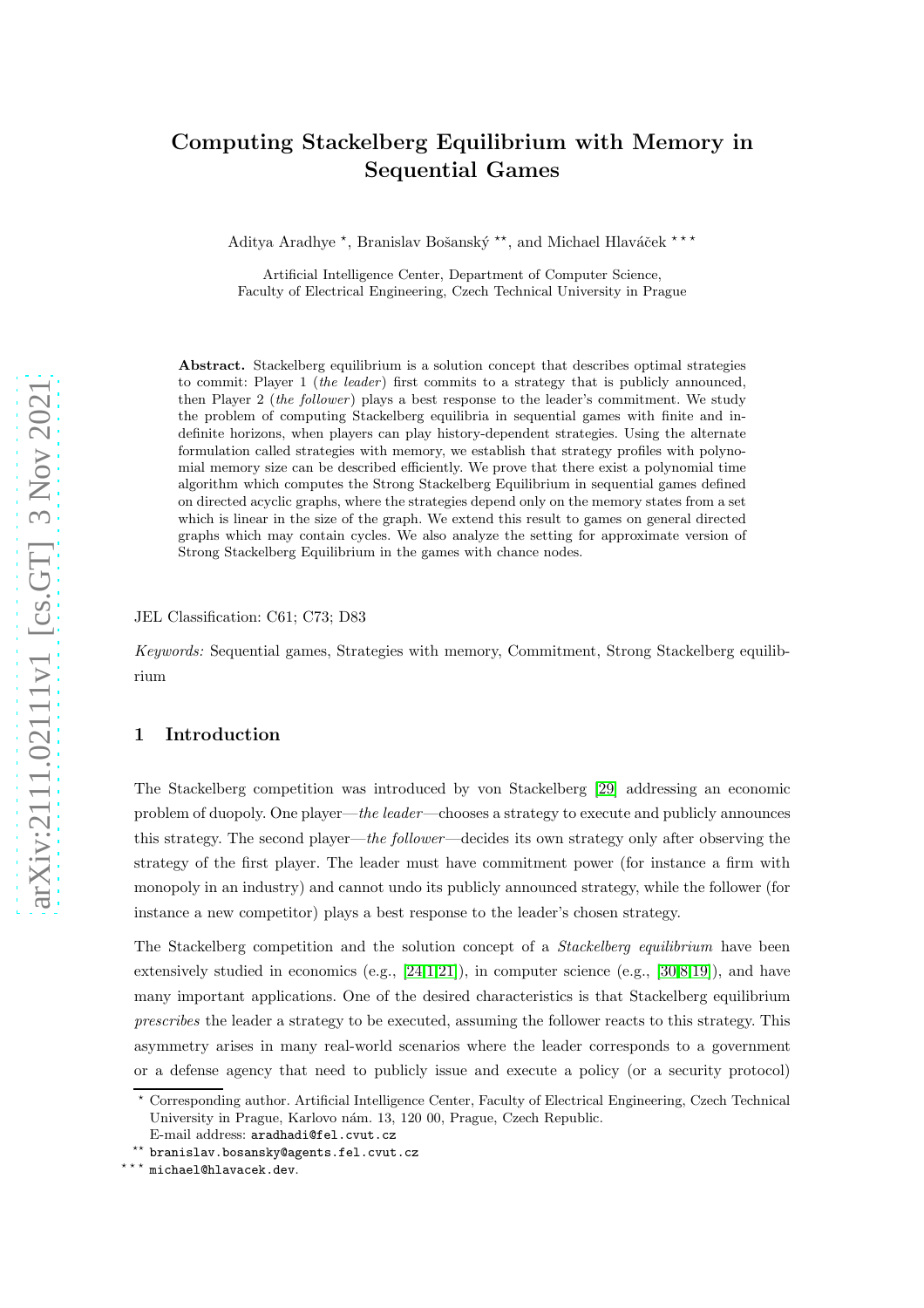#### 2 Aditya Aradhye, Branislav Bošanský, and Michael Hlaváček

which others can observe. Indeed, many of the successful applications of Stackelberg equilibrium strategies can be found in security domain (see [\[26](#page-25-5)[,25\]](#page-25-6) for an overview) or, for example, in wildlife protection [\[11,](#page-24-2)[10\]](#page-24-3).

We are interested in the computational questions of Stackelberg equilibrium and restrict to the two-player setting with one leader and one follower<sup>[1](#page-1-0)</sup>. We focus on sequential (or dynamic) games that are played over time. In this setting, the leader commits to a randomized strategy in each possible decision point that can arise in the game and the follower plays a best response to this commitment. Only few applied models consider strategic sequential interactions among the players directly (e.g., in [\[31\]](#page-25-7)), however, many currently modeled scenarios are essentially sequential – police forces can commit to a security protocol describing not only their allocation to targets but also their strategy in case of an attack (or some other event) and results in a strategic response. Similarly, sequential models would allow rangers in national parks react to immediate observations made in the field.

In this paper, we study sequential games in which the state of the game is perfectly observable by the players. Games with determined finite horizon are played on a directed acyclic graph (DAG) and games without determined finite horizon are played on a general directed graph (DG). In such graphs, each node corresponds to a state of the game. Each node is assigned to a player that decides which action (an edge) to take and the game transitions to another state. Terminal states have assigned pair of utility values, one value for each player. The goal of the leader is to find such a strategy to commit to that maximizes the expected outcome if the follower plays a best response. Our solution concept is strong Stackelberg equilibrium (SSE), in which the follower breaks ties in favour of the leader. The complexity of computing equilibria in these games have been analyzed for many settings, however, most of the previous works is aimed at computing strategies which do not depend on past history (with the exception of works by Gupta et al.  $[13]$ ) – i.e., the leader commits to a probability distribution over actions in each node assigned to her.

The determining result is due to Letchford and Conitzer [\[19\]](#page-25-4), showing a polynomial time algorithm to compute SSE in the sequential games with two players in the following settings: (1) The graphs are trees and players can play mixed strategies (2) The graphs are DAGs and players are restricted to play only pure strategies. The main idea in these algorithms is to compute the sets of the outcomes which the leader can guarantee, and these sets are used to construct commitment of the leader. They however, also show NP-hardness result of computing SSE in mixed strategies played on DAGs.

The main driving factor of their hardness result is the following. In the directed acyclic graphs, there are large number paths arriving at a node. The leader needs to commit to one of many possible actions at that node, irrespective of the path which leads to this node. If the number of such nodes is large (linear in the size of the graph), it might result in finding an optimal solution among the potentially exponentially many outcomes. This issue is exploited by [\[18](#page-25-9)[,19\]](#page-25-4) to reduce the SAT problem to sequential games on DAGs with mixed strategies, thus proving the hardness

<span id="page-1-0"></span><sup>&</sup>lt;sup>1</sup> This setting has attained the most attention in the real-world applications. Moreover, computing a Stackelberg equilibrium with 2 or more followers requires finding a specific Nash equilibrium in a general-sum game as a subproblem, which is already a computationally hard task [\[3\]](#page-24-4).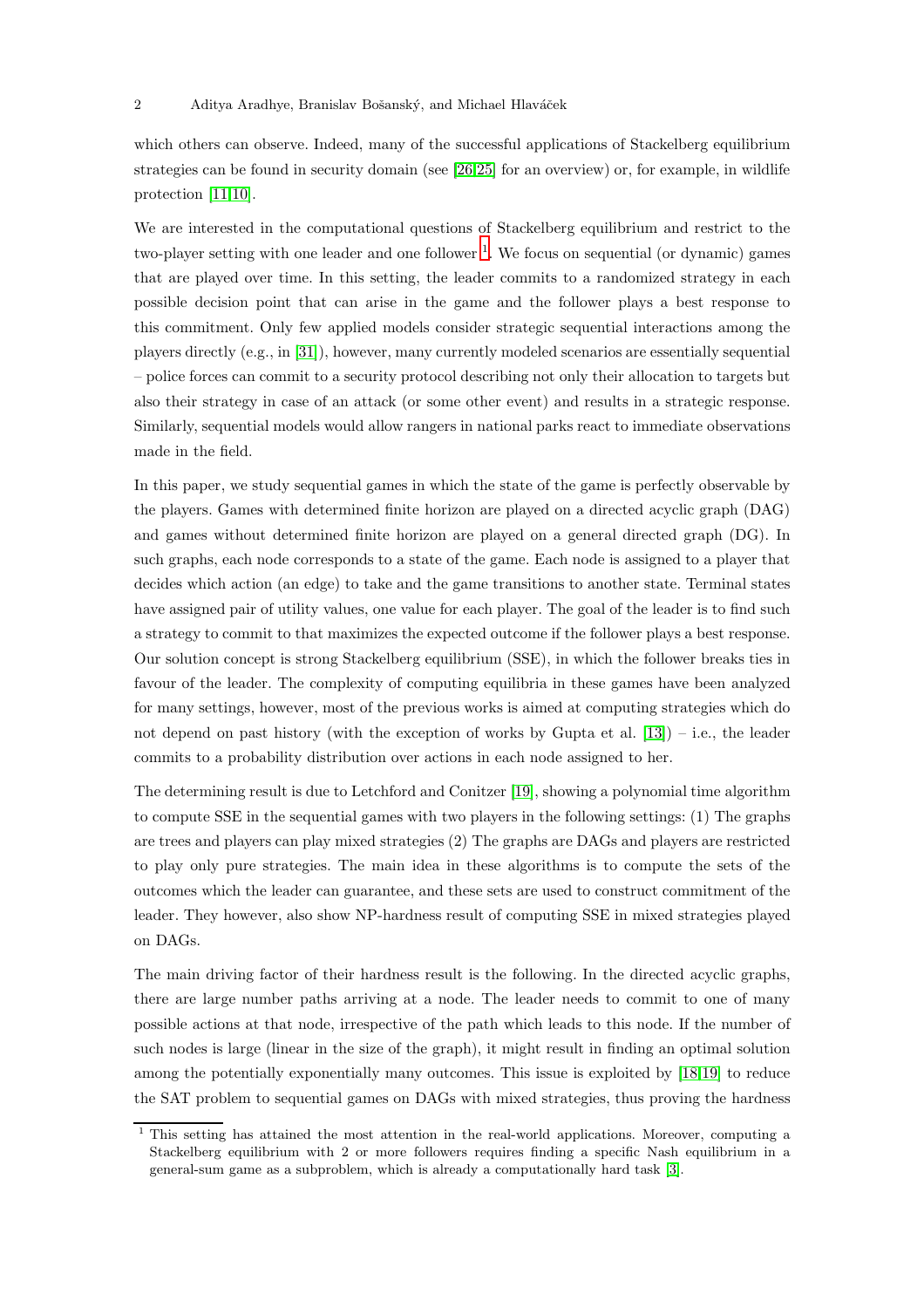result. Hence, the main issue here is the inability of the leader to make decisions irrespective of the path followed to reach a particular node.

#### 1.1 Our contributions

We address the natural question that arises from the above discussion. Is it possible to compute the SSE in polynomial time for games on DAGs where players are allowed to use mixed strategies which can depend on history? Is there a way around to efficiently describe history-dependent strategies, since the possible number of histories is exponential in the size of the graph? In this paper we positively answer both of these questions.

Since the players are rewarded utility only at the terminal nodes, the actual path taken to reach that node does not matter for the sake of computing the utility. However in games on DAGs and DGs, histories can still play an important role in determining the behaviour of the players, as they can be used as a virtual randomization device. Using different histories to reach at the same node controlled by the follower, the leader can enforce certain behaviour from the follower in best response, and can also use the histories to punish the follower if the follower does not play accordingly. When players can use history-dependent mixed strategies, the solution of SSE differs from their history-independent counterpart. As the strategy space is richer, the leader is always (at least weakly) better off. Fig[.2](#page-8-0) shows an example of a game in which strategy profile with memory gives a strictly better payoff for the leader when compared to the their historyindependent counterpart.

In case of DAGs and DGs, there can be exponentially large number of histories. In such cases it is impossible to fully describe a general history-dependent strategy efficiently. However as we show that there are strategy profiles which can be described efficiently, as they uses only a partial information from the histories. To capture the idea that the players might not use the entire history space to make their decisions, we define a different formulation for history-dependent strategy profiles, called strategy profile with memory. According this formulation, the strategy profiles are equipped with a set of public memory states. These memory states store a partial information about the past history. The players can make decisions depending only on the current memory state, and not on the entire history. This formulation however does not restrict the set of history-dependent strategy profiles. If the set of memory states is equal to the set of all possible histories, then any arbitrary history-dependent strategy can be described as a strategy profile with memory, since both players are perfectly informed. On the other hand, if the set of memory states is small, particularly polynomial in size, then the strategies can be described efficiently.

The main result of this paper is the existence of polynomial time algorithm to compute SSE with memory (size of memory set is linear in the size of graph) in DAGs. Firstly, the algorithm performs a dynamic programming style upward pass to constructs the commitment sets of the outcomes (probability distribution on terminal nodes) to which the leader can commit, that is, there is a commitment strategy for the leader and a corresponding best response from the follower such that the given outcome is reached. Also importantly, this upward pass also recursively stores the information which can be used later to compute the commitment for the leader. Using this infor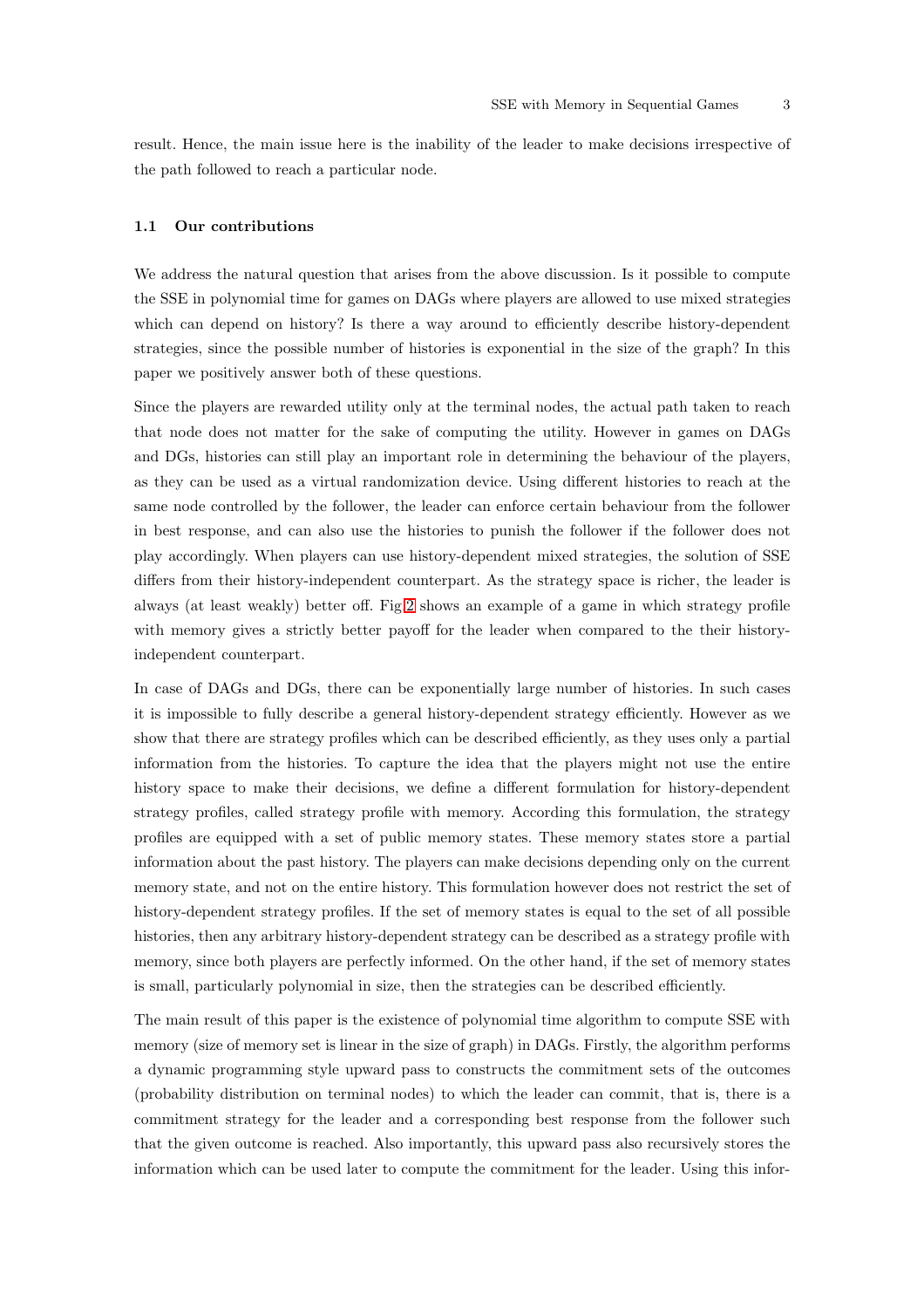mation, the algorithm then performs a downward pass, which constructs a commitment strategy for the leader. They crucial step in the downward pass is the construction of the memory states. The memory states act as a recommendation for the follower to preform certain actions so as to reach the outcome desired for the commitment of the leader. Whenever the follower takes an action other than the one suggested by the memory state, the game perpetually goes into 'red flag' memory state. On observing the red flag memory state, the leader plays punishing strategy which commits to the outcome with the lowest possible utility for the follower. This acts as an incentive for the follower to act according the recommendations from the memory state.

We extend our result to games on general DGs. Although the dynamic programming techniques can not be used directly due to the existence of directed cycles, we are able to modify our algorithm by decomposing the graph into strongly connected components (SCCs) and applying the dynamic programming on the set of SCCs. The main driving factor here is that although the nodes may be visited multiple times in a SSE, which would make the computation difficult, we show an existence of a SSE in which any node is visited at most twice with positive probability. This results allows us to use the upward pass twice to construct the commitment sets accurately, and the downward pass works similarly. When there are chance nodes, a reduction similar to [\[19\]](#page-25-4) shows that it is NP-hard to compute SSE with memory. [\[4\]](#page-24-5) shows a polynomial time algorithm for the approximate version of SSE for history-independent strategies on trees. With the strategies with memory formulation, we extend this result for DAGs.

### 1.2 Related Work

There is a rich body of literature studying the problem of computing Stackelberg equilibria. Our setting is closely related to the literature studying the Stackelberg equilibrium in the extensive form games. Letchford et al.[\[19\]](#page-25-4) showed the existence of polynomial time algorithm to compute the Stackelberg equilibrium in the extensive form games in the cases where either the graph was a tree or the players are restricted to play pure strategies. They also show the NP hardness result if there exist chance nodes or if the graph is DAG and strategies are mixed. Bošanský et al.  $[4]$  showed that allowing the leader to commit to correlated strategies can reduce computational complexity (e.g., computing Stackelberg equilibrium is NP-hard on games with chance, but polynomial when the leader commits to correlated strategies). They also show an FPTAS algorithm to compute the Stackelberg equilibrium in games with chance nodes. Kroer et al. [\[16](#page-25-10)[,17\]](#page-25-11), consider the Stackelberg setting in a limited lookahead variant of extensive form games. In a related work for dynamic games, Cerný et al. [\[28\]](#page-25-12) proposed compact representation of strategies in the form of automata playing extensive-form games. In their work, the authors show that Stackelberg equilibrium can be computed in polynomial time when the complexity of the strategies is bounded.

The main feature of our setting that separates our paper from the others is that in our setting, the players can base decision on the past history. To the best of our knowledge, no previous work analyzed the impact of allowing the leader to use memory in finite games played on directed graphs. There are some results for infinite stochastic games by Gupta et al. [\[13\]](#page-25-8) who considered Stackelberg equilibria with memory in games on directed graphs. However, their objective is to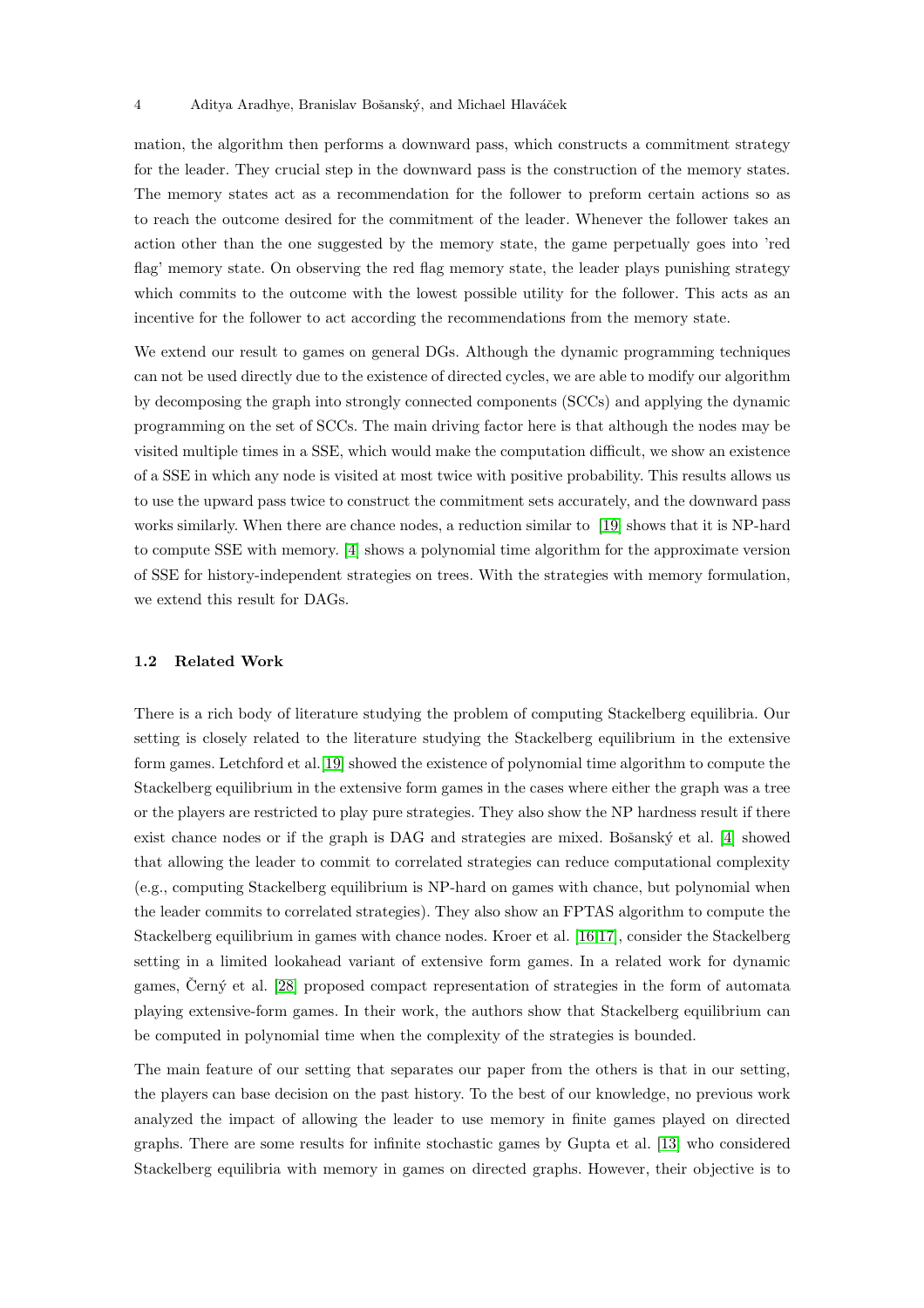optimize discounted sum and they have negative results about finiteness of the memory needed. Later, these results were extended to mean payoff games [\[12\]](#page-25-13).

Our setting also relates to other class of Stackelberg games in a broader sense. The computational complexity of the problem is known for one-shot games [\[8\]](#page-24-1), Bayesian games [\[8\]](#page-24-1), and some infinite stochastic games [\[12](#page-25-13)[,13](#page-25-8)[,20\]](#page-25-14). Similarly, many practical algorithms are also known and typically based on solving multiple linear programs [\[8\]](#page-24-1), or mixed-integer linear programs for Bayesian [\[23\]](#page-25-15) and extensive-form games [\[5](#page-24-6)[,27\]](#page-25-16). The Stackelberg equilibria are studied extensively in the various models of security games [\[2](#page-24-7)[,6](#page-24-8)[,9,](#page-24-9)[14,](#page-25-17)[15](#page-25-18)[,22\]](#page-25-19) Another variant of the Stackelberg notion is when the leader is allowed to commit to correlated strategies [\[7](#page-24-10)[,20,](#page-25-14)[32\]](#page-25-20).

The structure of the paper is as follows. In section [2](#page-4-0) we introduce the model and in the section [3,](#page-7-0) we define the concept of strategy profile with memory. In sections [4](#page-9-0) and [5](#page-17-0) we discuss the polynomial time algorithm to compute the SSE in the games on DAGs and general DGs respectively. In section [6,](#page-20-0) we describe discuss the setting on directed acyclic graphs with chance nodes and in section [7,](#page-23-0) we have concluding remarks.

# <span id="page-4-0"></span>2 Sequential games

We consider two-player general sum sequential games, both with finite and indefinite horizon.

**Definition 1.** A two-player sequential game is a tuple  $\mathcal{G} = (G, v_0, \rho, \sigma_c, u)$  where

- $\{1, 2\}$  is a set of players, player 1 is called the leader and player 2 is called the follower,
- $G = (V, E)$  is the directed graph on which the game is played, V is the set of nodes and E is the set of directed edges,
	- $N \subseteq V$  denotes the set of non-leaf nodes,
	- $L \subseteq V$  denotes the set of leaves,
	- $C(v) \subseteq V$  denotes the set of children of node v, edges leading to the children nodes are also termed actions at node v,
- $v_0 \in V$  is the root node, where the game starts,
- $-\rho: V \to \{1, 2, c\}$  is a function which defines which player plays in the given node s,  $(\rho(v) = 1)$ or  $\rho(v) = 2$ ), or whether the node is a chance node  $(\rho(v) = c)$ ;
	- $V_i$  denotes the set of all states in which a player or the chance plays,  $V_i = \{v \in V | \rho(v) = i\}$
	- An action of the players at any given node corresponds to a child node they choose to move. Hence the action set at a node v is same as the children set  $C(v)$ .  $C_i = \bigcup_{v \in V_i} C(v)$ denotes the set of all actions of player i or nature,
- $-\sigma_c: V_c \times V \to [0, 1]$  are the nature probabilities in chance nodes,  $\sigma_c(v, w)$  denotes the probability with which the nature moves to w starting at v. For each  $v \in V_c$ ,  $\sigma_c$  satisfies the following:  $\sum_{w \in C(v)} \sigma_c(v, w) = 1$
- $-u=(u_1,u_2)$  where  $u_i: L \to \mathbb{R}$  is the utility function of each player *i*.

Graph structure The graph G determines the horizon of the game. The game graph is assumed to be a connected graph. If the graph is a tree or a directed acyclic graph (DAG) then the game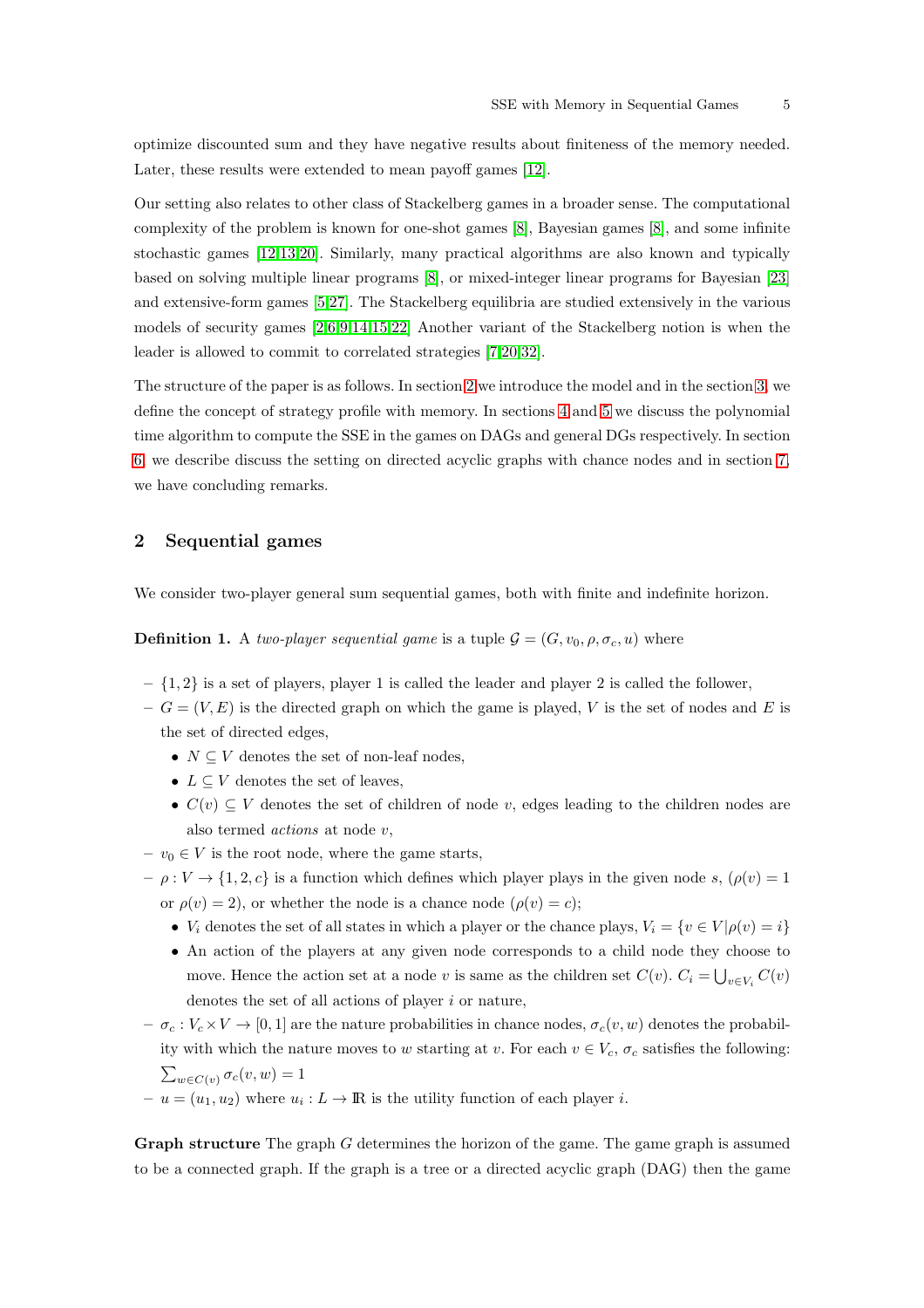has finite horizon and if the graph has directed cycles then the game has infinite horizon. The graph does not contain self loops. The Height of the game graph which is a tree or a DAG is the maximum distance from the root node to a leaf node. We use the term outcome to denote the leaf node reached at the end of the play or a probability distribution on the set of leaf nodes reached if players mix their actions.

**Histories** A history h at a node v is a sequence of nodes visited, formally  $h = v_0, \ldots, v_k$  where  $v_0$ is the root node,  $v_k = v$  and for  $0 \le j \le k-1$ ,  $v_{j+1}$  is a child of  $v_j$ . For a given history h, let  $v_h$ denote the final node in the sequence h. For a node v, let  $H<sub>v</sub>$  denote the set of possible histories at v and let  $H = \cup_{v \in S} H_v$  be the set of all histories. Let  $H_1 = \cup_{v \in S_1} H_v$  and  $H_2 = \cup_{v \in S_2} H_v$ denote the set of histories for the leader and the follower respectively. Any history of the form  $v_0, \ldots, v_k, \ldots, v_l$  is a continuation of of history  $v_0, \ldots, v_k$ . A play  $\pi$  is a sequence  $v_0, \ldots, v_k$  where  $v_0$  is the root node and  $v_k$  is a leaf node,  $\Pi$  is the set of all plays.

**Strategies and utilities** For  $i = 1, 2$ , a history-dependent strategy for player i is defined as  $\sigma_i$ :  $H_i \to \Delta(A)$  where  $\sigma_i(h)$  denotes a probability measure over A and  $\sigma_i(h, a)$  denotes a probability of an action  $a \in A$  at history h. Each  $\sigma_i$  satisfies the equality  $\sum_{a \in A(v_h)} \sigma_i(h, a) = 1$ . Let  $\Sigma_i$ denotes the set of history-dependent strategies of player *i*. A *strategy profile*  $\sigma = (\sigma_1, \sigma_2)$  is a tuple of strategies of the leader and the follower. Let  $u_i(\sigma)$  denote the expected utility for player i according to a strategy profile  $\sigma$  and  $u_i(\sigma)(h)$  denote the expected utility conditional on the history h as been observed. A play or a history has positive support in a strategy profile, if it is realized with positive probability.

**Strong Stackelberg equilibrium** A strategy  $\sigma_2$  is a *best response* to a strategy  $\sigma_1$  if  $u_2(\sigma_1, \sigma_2) \geq$  $u_2(\sigma_1, \sigma'_2)$  for all  $\sigma'_2 \in \Sigma_2$ . Let  $\mathcal{BR}(\sigma_1)$  be the set of all best responses to strategy  $\sigma_1$ .

**Definition 2.** A strategy profile  $\sigma$  is a Strong Stackelberg equilibrium (SSE) if

$$
\sigma = \mathop{\arg\max}_{\sigma_1' \in \Sigma_1, \sigma_2' \in \mathcal{BR}(\sigma_1')} u_1(\sigma_1', \sigma_2').
$$

An important point to note here is that in a SSE, if the follower has more than one best response to the leader's strategy, he chooses a best response which maximizes the utility for the leader. This implies that, although there can be multiple SSEs, all of them provide the same utility for the leader.



<span id="page-5-0"></span>Fig. 1. An example of an extensive form game. The leader plays in the circular node  $v_2$ , the follower in the rectangular  $v_0$ . To the right is the visualisation of possible outcomes in the space of utilities. The red dashed line represents the maxmin value  $\mu_2(v_0)$  of the follower's node  $v_0$ .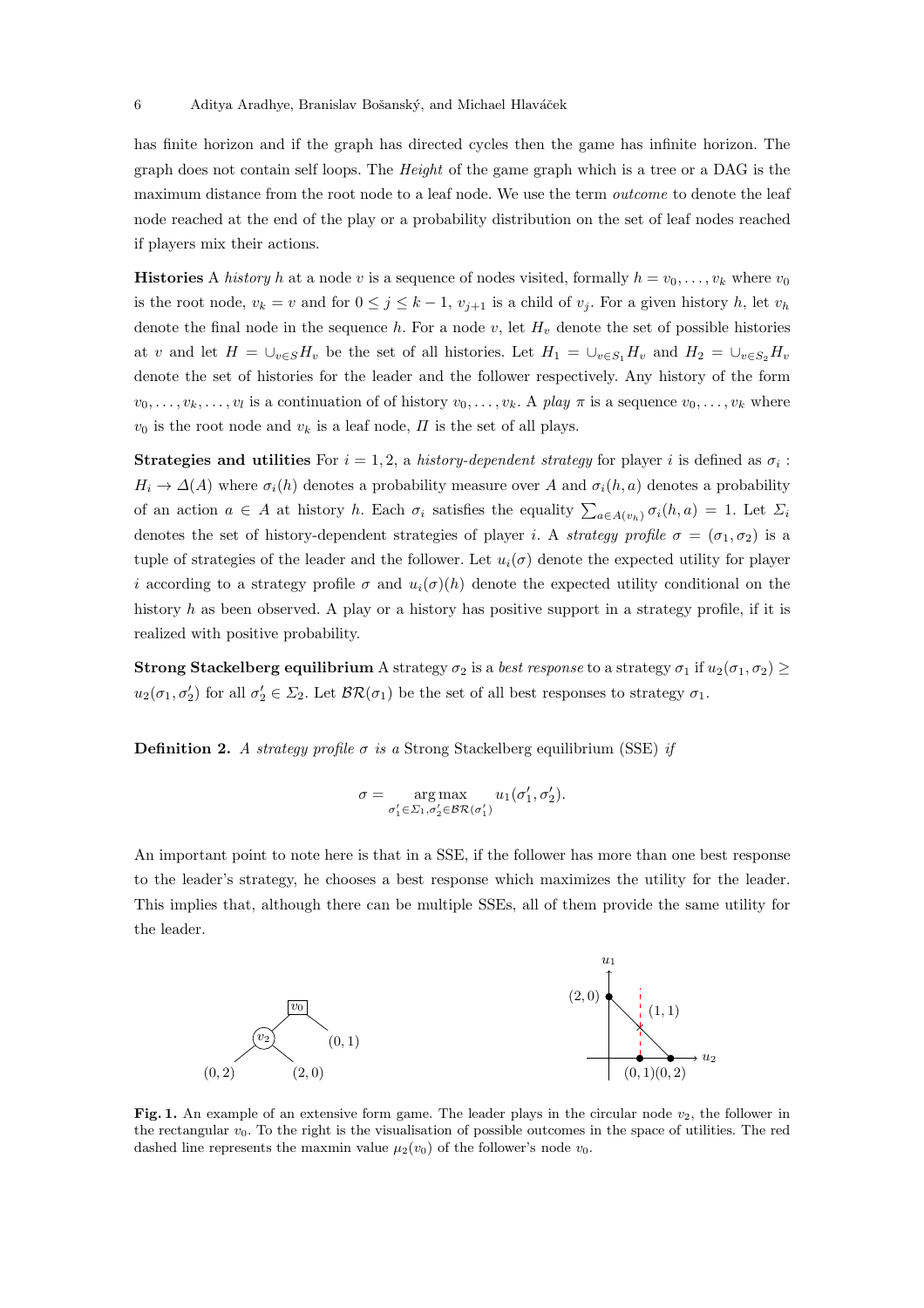Example 1 To demonstrate SSE in sequential games, consider the game in Fig. [1.](#page-5-0) In Nash equilibrium, the leader always plays to  $(2, 0)$  in  $v_2$ . Knowing this, the follower plays to  $(0, 1)$  to get better utility. In SSE, the leader has the option to commit to playing an even mixture between the leaves  $(0, 2)$  and  $(2, 0)$ , offering both players the utility of 1. Because the follower is assumed to break ties in the leader's favor, she plays to  $v_2$ . Hence, the follower obtains better utility in the SSE.

In our results, we use a visualisation of outcomes of two player games due to [\[19\]](#page-25-4). We can identify a leaf node with utilities  $(u_1, u_2)$  with a point in a two dimensional space. A set of all mixtures over two leaf nodes  $z_1, z_2$  with utilities  $(u_1^1, u_2^1)$  and  $(u_1^2, u_2^2)$  is then a line segment connecting these two points. To illustrate this concept, refer to Fig. [1.](#page-5-0) The leader, who plays second, has the option of mixing between two leafs with utilities  $(2,0)$  and  $(0,2)$ , hence the line segment. The vertical line positioned at  $u_2 = 1$  represents the follower's maxmin value – the minimum utility the follower is willing to accept when playing Left. □

# 2.1 Preliminary results

**Definition 3.** The maxmin value at node v for the follower is the worst-case utility the follower can guarantee for himself, irrespective of the leader's strategy. Formally, maxmin value at node v is  $\mu_2(v) = \max_{\sigma_2 \in \Sigma_2, h \in H_v} \min_{\sigma_1 \in \Sigma_1} u_2(\sigma_1, \sigma_2)(h)$ . A punishing strategy is a memoryless strategy of the leader which for each  $v \in V$  guarantees the payoff of at most  $\mu_2(v)$  for the follower at node v. A punishing strategy  $\sigma_1^p$  satisfies  $u_2(\sigma_1^p, \sigma_2)(h) \leq \mu_2(v)$  for each  $\sigma_2 \in \Sigma_2$ ,  $v \in V$  and  $h \in H_v$ .

The maxmin value of the follower is completely independent of the leader's utility. While playing the punishing strategy, the leader acts as an adversary to the follower, disregarding their own utility. Maxmin value at any node is does not depend on through which history that node is reached.

Lemma 1. For any sequential game on a graph which does not contain directed cycles, the leader has a punishing strategy.

Proof. We prove the Lemma by constructing the punishing strategy for the leader in the backward fashion. During this backward procedure, we also keep track of the maxmin value for the follower at each node v.

For a leaf node v, clearly  $\mu_2(v)$  is equal to the payoff the follower obtains at the leaf v. Consider a node v which is not a leaf. Assume that  $\mu_2(w)$  has been calculated for each child w of v. If v is a leader node, then leader can choose the action which hurts the follower the most, hence  $\mu_2(v)$  $\min_{w \text{ child of } v} \mu_2(w)$  and the leader moves to the node  $arg \min_{w \text{ child of } v} \mu_2(w)$  with probability 1. If  $v$  is a follower node, then follower can minimize his punishment by moving to a child with largest maxmin value, hence  $\mu_2(v) = \max_w \text{child of } v \mu_2(w)$ . □

<span id="page-6-0"></span>**Lemma 2.** For any SSE  $(\sigma_1, \sigma_2)$ , there exists a SSE  $(\sigma_1, \hat{\sigma_2})$  where  $\hat{\sigma_2}$  is a pure strategy.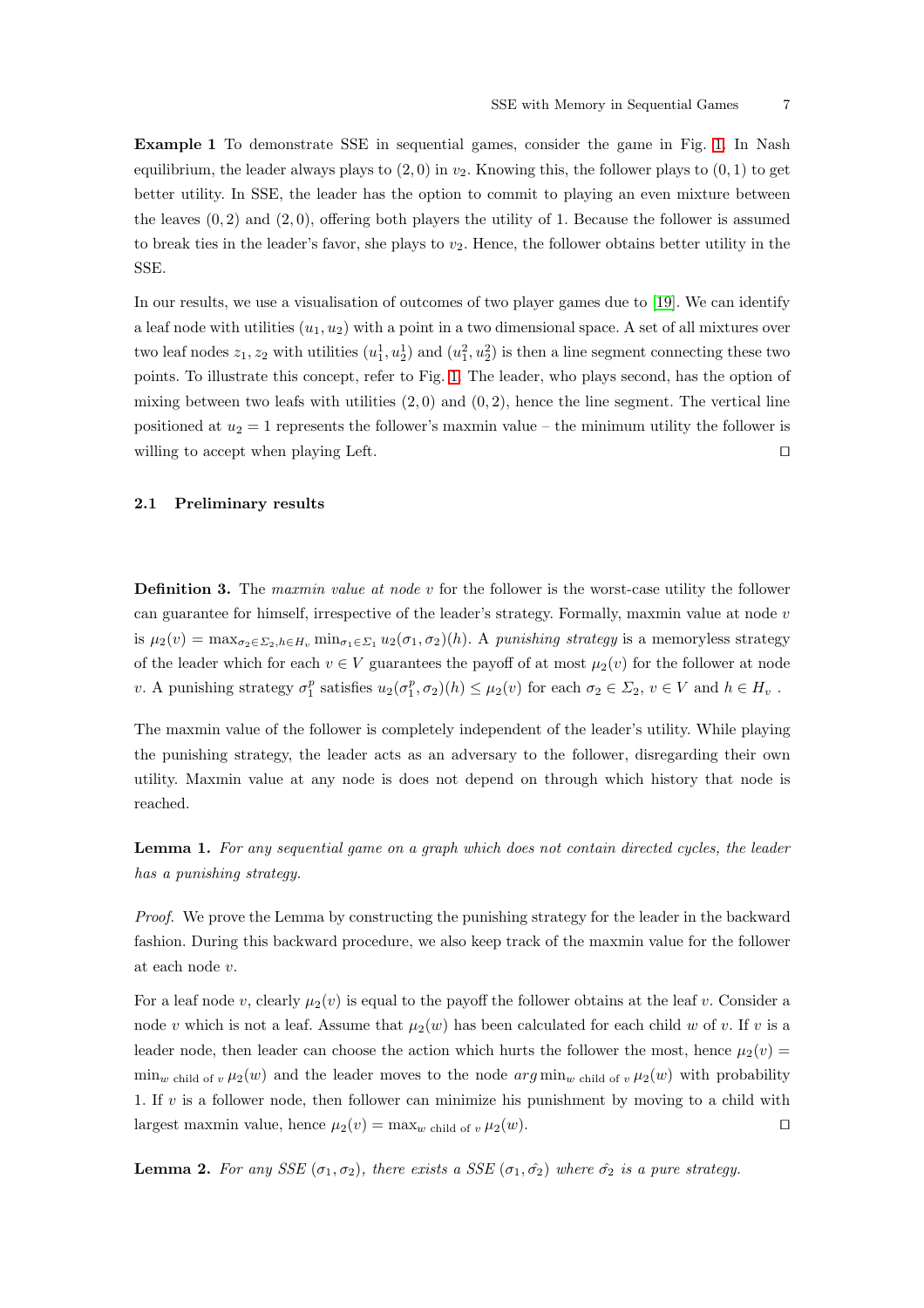*Proof.* We will construct  $\hat{\sigma}_2$  by modifying  $\sigma_2$  at each history where  $\sigma_2$  randomizes between more than one actions. Consider an arbitrary such history h, assume that at h,  $\sigma_2$  plays actions  $w_1, \ldots, w_k$  with positive probability. First we claim that  $u_2(\sigma_1, \sigma_2)(hw_i) = u_2(\sigma_1, \sigma_2)(hw_j)$  for each  $i, j = 1, \ldots, k$ . Assume the contrary, that for some  $i, j, u_2(\sigma_1, \sigma_2)(hw_i) > u_2(\sigma_1, \sigma_2)(hw_j)$ . Then follower can obtain a strictly better payoff if he deviates from  $\sigma_2$  by transferring all the weight of action  $w_j$  to action  $w_i$ . Note that, in the profile  $(\sigma_1, \sigma_2)$  the follower plays both  $w_i$ and  $w_j$  with positive probability, so the leader can not distinguish the strategy  $\sigma_2$  from its deviation just by observing the history and thus can not punish the deviation. This contradicts that  $\sigma_2$  is a best response to  $\sigma_2$ . So, we must have  $u_2(\sigma_1, \sigma_2)(hw_i) = u_2(\sigma_1, \sigma_2)(hw_j)$  for each  $i, j = 1, \ldots, k$ . Let  $i_0 = \arg \max_i \{u_1(\sigma_1, \sigma_2)(hw_i)\}\$  and let  $\hat{\sigma_2}$  plays  $i_0$  with probability 1 at h. Since  $u_1(\sigma_1, \hat{\sigma}_2)(h) \ge u_1(\sigma_1, \sigma_2)(h)$ ,  $(\sigma_1, \hat{\sigma}_2)$  is also a SSE. By performing the modification of  $\sigma_2$ at every history, we obtain a pure strategy  $\hat{\sigma}_2$  such that  $(\sigma_1, \hat{\sigma}_2)$  is a SSE. □

<span id="page-7-1"></span>**Lemma 3.** Consider an outcome in which payoff vectors  $(x_1, y_1), \ldots, (x_k, y_k)$  are realized with probabilities  $p_1, \ldots, p_k$ . Then there exists 2 vectors, WLG say  $(x_1, y_1), (x_2, y_2)$  and a probability  $\hat{p}$ , such that the outcome in which  $(x_1, y_1)$  is realized with probability  $\hat{p}$  and  $(x_2, y_2)$  is realized with probability  $(p_1 + \ldots + p_k) - \hat{p}$  is weakly preferred by both the players.

*Proof.* Let  $p = p_1 + \ldots + p_k$ . We view the payoff vectors as points in 2-dimensional plane. The point  $A = p_1(x_1, y_1) + \ldots + p_k(x_k, y_k)$  is a convex combination of the points  $p(x_1, y_1), \ldots, p(x_k, y_k)$ , hence lies in the interior or on the boundary of their convex hull. So there exists a point B on the boundary of the convex hull with same payoff for the leader and (possibly weakly) better payoff for the follower than A.



⊓⊔

Proposition 1 In any SSE with history-dependent strategies, the leader obtains (weakly) better payoff than any SSE with history-independent strategies.

<span id="page-7-0"></span>In Section [3](#page-7-0) we show an example of a game in which the leader obtains strictly better payoff in SSE with history-dependent strategies, than SSE with history-independent strategies.

# 3 Strategy profiles with Memory

When the graph is not a tree, the number of different histories can be exponentially large. So the history-dependent strategies can not be described efficiently. In this section, we define a different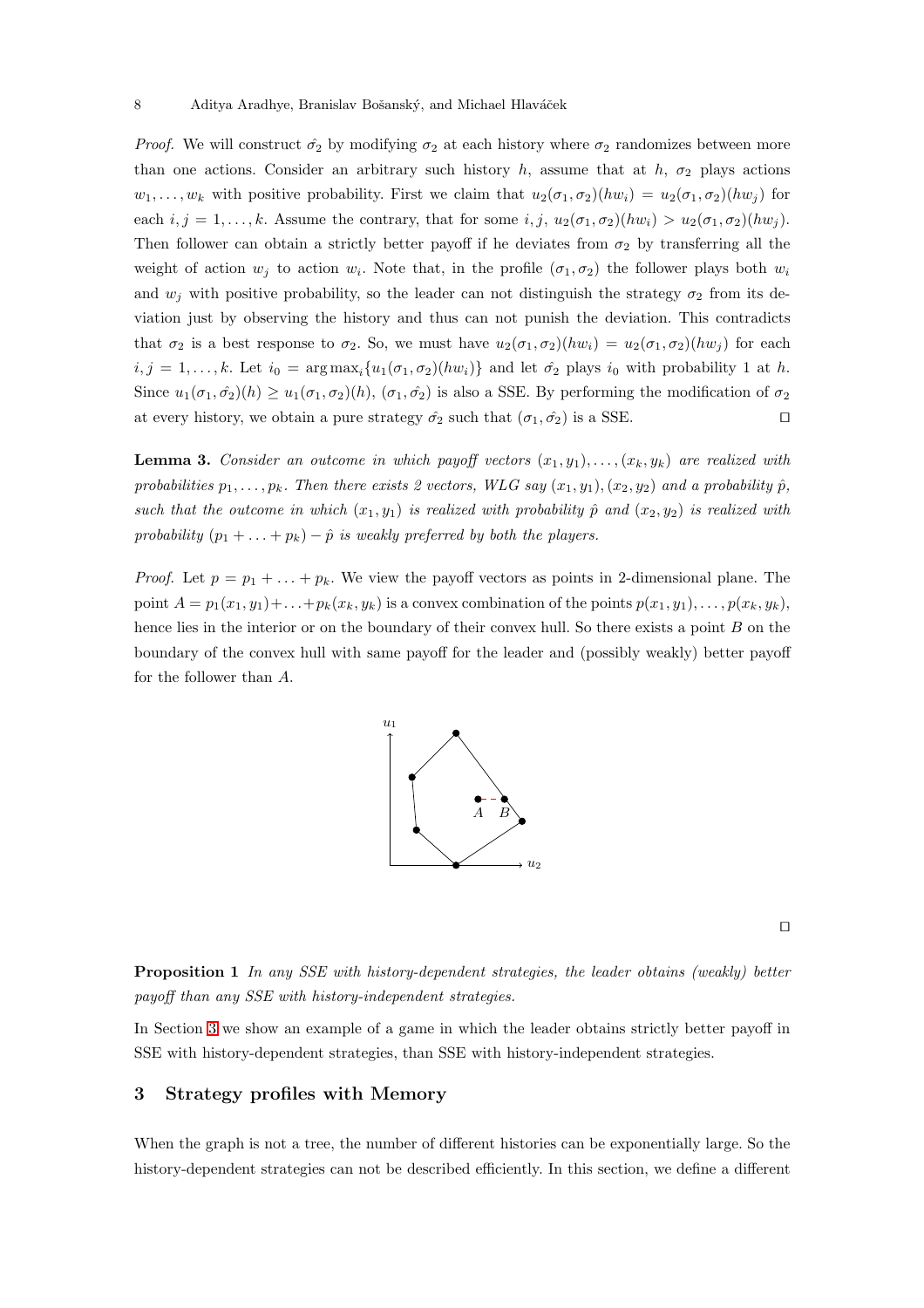formulation for history-dependant strategies profiles, called Strategy profiles with Memory. In this formulation, the profiles are equipped with a set of memory states which store partial information about the past histories. Players do not make decisions according to a complete history, but only according to a memory state. We assume that the memory is public, that is, both the leader and the follower observe the same memory.

**Definition 4.** A strategy profile with memory is a tuple  $(\sigma, M, M, m_0)$ , where

- $-$  *M* is a set of memory states
- $\sigma = (\sigma_1, \sigma_2)$  are the strategies of players with  $\sigma_i : M \times V_i \times V \to [0, 1]$  where  $\sigma_i(m, v, w)$  denotes the probability that player i at node  $v \in V_i$  moves to a node  $w \in C(v)$ . For each  $v \in V_i$ ,  $\sigma_i$ satisfies the following:  $\sum_{w \in C(v)} \sigma_c(m, v, w) = 1$ .
- $M : M \times V \times V \to M$  is the memory update function, where  $\mathcal{M}(m, v, w)$  is the updated memory state if a player or nature moves to node  $w$  from node  $v$  when the current memory state is m
- $m_0 \in M$  is the initial memory state.

If the set of memory states  $M$  is equal to the set of all possible histories  $H$ , then a general historydependant strategy profile can be described using this formulation. However, when the set  $M$  is at most polynomial in size, the strategy profiles can be described efficiently. A strategy profile with history-independent strategies can be described by choosing  $M$  to be a singleton set.

# 3.1 Memory as a randomization device

In this subsection we discuss the use with memory as a randomization device to obtain better expected payoff for the leader. We explain this concept using a simple example which captures the main idea.



<span id="page-8-0"></span>Fig. 2. An example of a game on a DAG. The leader plays in circular nodes, the follower plays in square nodes.

**Example 2** Consider the game described by the graph in Fig[.2,](#page-8-0) where  $v_0$  is the root node. The SSE with history-dependant strategies can be described as follows. The leader wants to make the follower play  $a_r^1$  in  $v_0$ , in order to avoid obtaining utility 0. So at node  $v_2$ , the leader must commit to a randomized strategy in order to offer the follower utility at least 5. If the leaf nodes (3, 4)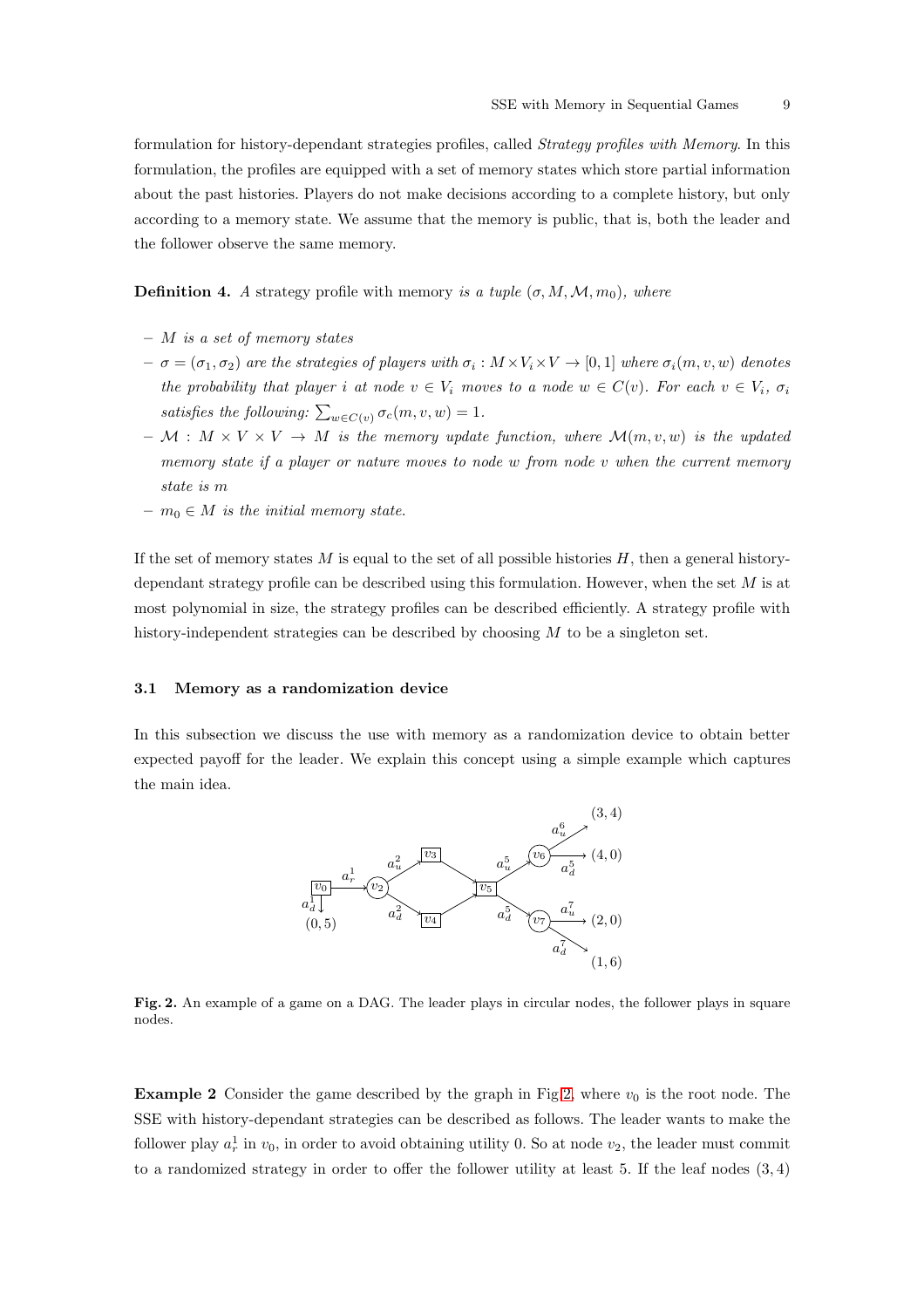and (1, 6) both are reached with equal probabilities, then the follower is guaranteed the expected payoff 5 and the leader gets expected payoff 2. In order to do so, the leader plays the actions  $a_u^2$ and  $a_d^2$  with equal probabilities at node  $v_2$  and conditions his strategy in  $v_6$  and  $v_7$  on whether  $a_u^2$  or  $a_d^2$  was played. If  $a_u^2$  was played, the leader wants to reach the leaf  $(3, 4)$ , and so hopes that the follower plays  $a_u^5$  at  $v_5$  and if  $a_d^2$  was played, the leader wants to reach the leaf  $(1,6)$ , and so hopes that the follower plays  $a_d^5$  at  $v_5$ . He incentivizes the follower to play  $a_u^5$  at  $v_5$  on observing history  $a_l^2$  at  $v_2$ , by committing  $a_u^6$  at  $v_6$  and  $a_u^7$  at  $v_7$ , (so the follower is better off playing  $a_u^5$  at  $v_5$ , as the follower is punished by with utility 0 if he plays  $a_r^5$ ). Symmetrically, if  $a_r^2$  was played, the leader commits to playing to  $(1, 6)$  in  $v_7$  and to  $(4, 0)$  in  $v_6$ .

The memory states for this SSE can be described as follows. The set M has 3 memory states,  $M = \{m_0, m_l, m_r\}$  where  $m_0$  is initial memory state.

The above analysis relies on the key fact that both the players can play depending on the past history. Otherwise for instance, if the leader's strategy is history-independent, he would not be able to punish the follower. And so in the best response, the follower plays  $a_d^7$  irrespective of history to obtain himself the utility 6 and the leader gets the utility 1. Hence the leader obtains strictly better payoff in SSE with history-dependent strategies, than SSE with history-independent strategies.

# <span id="page-9-0"></span>4 Algorithm for Games without Chance Nodes on a DAG

In this section, we consider the games on DAGs without chance nodes. As there are no directed cycles, the game has finite horizon. The main result is the construction of a polynomial time algorithm that computes a SSE where the players use strategy profile with memory. We show that the size of memory set is linear, thus it can be described very efficiently.

<span id="page-9-1"></span>Theorem 1. In games on DAGs without chance nodes, there exists a SSE with strategy profile with memory, where the size of memory set is linear in the number of nodes. There exists a polynomial time algorithm which computes such a SSE.

Our algorithm consists of two parts. In the first part, the algorithm performs an upward dynamic programming pass, which constructs for each node v the commitment set, which is the set of all the outcomes to which the leader can commit. If leader can commit to number of different outcomes, he can also commit to any convex combination of those outcomes by choosing the appropriate mixed strategy. Hence the commitment set is convex and infinite. As the commitment set is infinite, it is impossible store all its points. However, the convexity allows an efficient representation of  $S_v$ , the algorithm stores only finitely many points whose convex hull is the commitment set. We denote this finite set by  $S_v$ . In the upward pass, the algorithm also constructs a function  $S$ , which for every node v and outcome p in  $S_n$ , defines the route with which leader can commit to p starting at v.

In the second part, the algorithm performs a downward pass, which constructs a commitment strategy  $\sigma$  with memory for the leader, the memory update function  $\mathcal M$  and the set of memory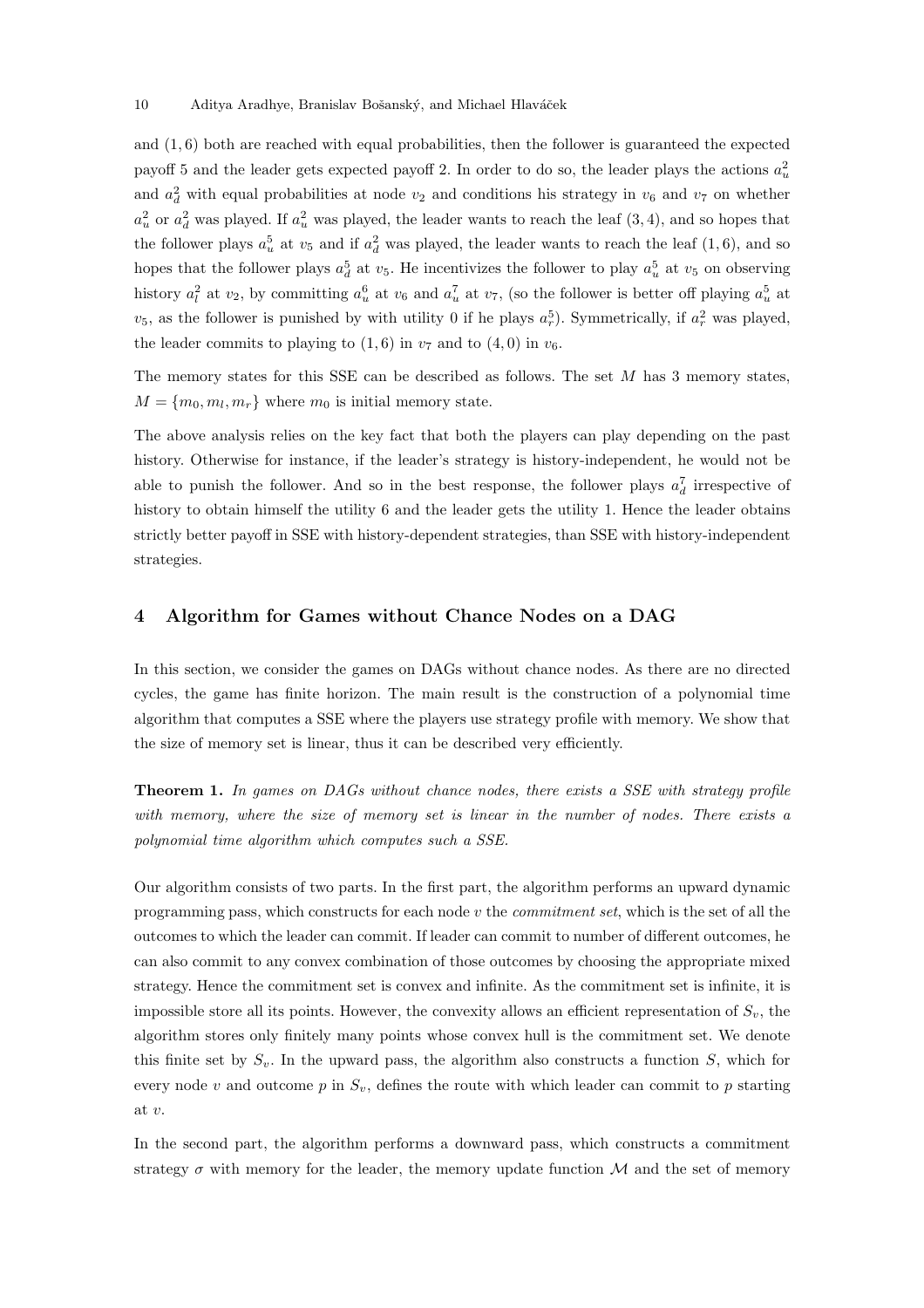states M. The labels constructed in the upward pass are used to construct the commitment at each node.

| <b>Algorithm 1 Upward Pass</b> |                                                                                           |  |
|--------------------------------|-------------------------------------------------------------------------------------------|--|
|                                | 1: Sort $V$ in reverse topological order                                                  |  |
|                                | 2: for $v$ in $V$ do                                                                      |  |
| 3:                             | $S_v \leftarrow \{\}$                                                                     |  |
| 4:                             | if $v$ is leaf node then UPWARDLEAF(V)                                                    |  |
| 5:                             | else if $v$ is a leader node then UPWARDLEADER(V)                                         |  |
| 6:                             | $elseU$ PWARD $F$ OLLOWER $(v)$                                                           |  |
| 7:                             | end if                                                                                    |  |
|                                | 8: end for                                                                                |  |
|                                | $1 -$ Leaf nodes                                                                          |  |
|                                | 9: procedure UPWARDLEAF( $v$ )                                                            |  |
| 10:                            | Add v to $S_v$                                                                            |  |
| 11:                            | $L(v, v) \leftarrow ()$                                                                   |  |
|                                | 12: end procedure                                                                         |  |
|                                | $2 - Leader$ nodes                                                                        |  |
|                                | 13: procedure UPWARDLEADER $(v)$                                                          |  |
| 14:                            | for $w$ in $C(v)$ do                                                                      |  |
| 15:                            | for $p$ in $S_w$ do                                                                       |  |
| 16:                            | Add $p$ in $S_v$                                                                          |  |
| 17:                            | $L(v,p) \leftarrow (1,w,p)$                                                               |  |
| 18:                            | end for                                                                                   |  |
| 19:                            | end for                                                                                   |  |
|                                | 20: end procedure                                                                         |  |
|                                | $3 - Follower$ nodes                                                                      |  |
|                                | 21: procedure UPWARDFOLLOWER $(v)$                                                        |  |
| 22:                            | for $w$ in $C(v)$ do                                                                      |  |
| 23:                            | for $p$ in $S_w$ do                                                                       |  |
| 24:                            | if $u_2(p) \geq i(w)$ then                                                                |  |
| 25:                            | Add p to $S_v$                                                                            |  |
| 26:                            | end if                                                                                    |  |
| 27:                            | $L(v,p) \leftarrow (1,w,p)$                                                               |  |
| 28:                            | end for                                                                                   |  |
| 29:                            | for $p_1$ and $p_2$ in $S_w$ do                                                           |  |
| 30:                            | if $\alpha \cdot u_2(p_1) + (1 - \alpha) \cdot u_2(p_2) = i(w)$ for $0 < \alpha < 1$ then |  |
| 31:                            | Add $p = \alpha \cdot u_2(p_1) + (1 - \alpha)$ to $S_v^w$                                 |  |
| 32:<br>33:                     | $L(v, p) \leftarrow (\alpha, w, p_1, 1 - \alpha, w, p_2)$<br>end if                       |  |
| 34:                            | end for                                                                                   |  |
| 35:                            | Add outcome in $S_v^w$ with highest utility for leader to $S_v$                           |  |
| 36:                            | end for                                                                                   |  |
|                                | 37: end procedure                                                                         |  |
|                                |                                                                                           |  |

# Upward pass

Each outcome can be stored as a point in two-dimensional space, whose  $x$ -coordinate denotes the follower's expected utility and y-coordinate denotes the leader's expected utility (see Fig. [1\)](#page-5-0). For each node v and outcome p in  $S_v$ , algorithm maintains the label  $L(v, p)$ , which stores the information about which mixed path from  $v$  the leader can guarantee in order to obtain the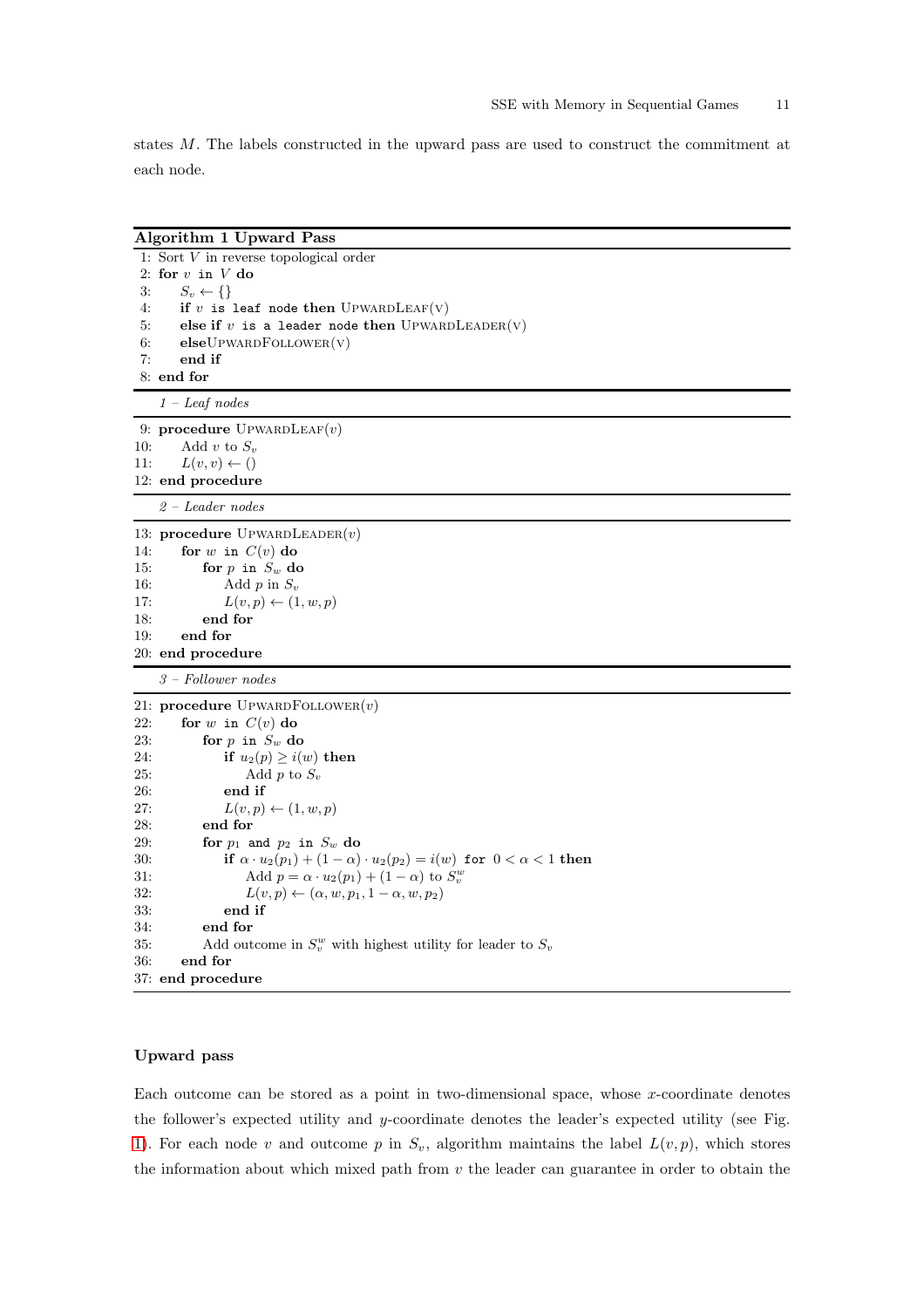#### 12 Aditya Aradhye, Branislav Bošanský, and Michael Hlaváček

outcome p. Each label is stored as am ordered tuple. This label will be used in Part 2 to create a procedure which computes the commitment strategy for the leader. The label is stored in the form of an ordered tuple, where an element is added for each action which is suggested positive probability.

The upward pass starts by fixing a reverse topological order of the nodes, the commitment sets for each node are constructed in that order. This construction is easy for leaf nodes, since starting at a leaf node, the leader can commit to a unique outcome. For non-leaf nodes, they are constructed using the commitment sets already constructed for their children.

#### Leaf nodes:

For each leaf node  $v \in L$ , algorithm assigns  $S_v = \{v\}$ . For v in  $S_v$ , assigns an empty label  $L(v, v) = ()$ .

#### Leader nodes:

Consider a leader node v, a child node  $w \in C(v)$  and an outcome  $p \in S_w$ , so leader can commit to the outcome p starting at w. Then leader can also commit to p from v, by simply committing to go to w at v. Hence, for each  $p \in S_w$ , we have  $p \in S_v$ . For each  $p \in S_w$ , the algorithm assigns  $L(v, p) = (1, w, p)$  The label  $(1, w, p)$  for committing to outcome p starting at v can be read as an instruction as follows: First commit at  $v$  to  $w$  with probability 1 and then commit to outcome  $p$ starting at w using the label  $L(w, p)$ . Such a label is called a pure label.

Leader can also commit by playing a mixed action at v. By Lemma [3](#page-7-1) for purpose of computing a SSE, it is sufficient to only consider the outcomes obtained by mixing over at most two children. Consider children  $w_1, w_2 \in C(v)$  and outcomes  $p_1 \in S_{w_1}, p_2 \in S_{w_2}$ . Then leader by committing to  $w_1$  and  $w_2$  with appropriate probabilities can also commit to any outcome which is convex combination of  $p_1$  and  $p_2$ . However since  $p_1, p_2$  are already in  $S_v$ , and the algorithm stores only the extreme points of the convex set  $S_v$ , the algorithm does not store the convex combinations of  $p_1$  and  $p_2$ . Hence,  $S_v = \Big(\cup_w \text{ child of } v S_w\Big)$ .

Follower nodes: The case with follower nodes is bit more complicated for the following reason. Consider a follower node v, a child node  $w \in C(v)$  and an outcome  $p \in S_w$ , so leader can commit to the outcome  $p$  starting at  $w$ . Then it is not necessarily true that leader can also commit to  $p$ from v. In fact, the leader can commit to p from v, if and only if the follower has an incentive to go to  $w$  from  $v$ . To prevent the follower from going to node  $w'$  instead of  $w$ , the leader can commit at w' to the outcome in  $S_{w'}$  which gives the follower least utility. If  $u_2(p) \ge \min_{p' \in S_{w'}} u_2(p')$  then the follower obtains higher expected utility by going to  $w$  at which the leader commits to  $p$ , than going to w' at which the leader commits to  $\arg \min_{p' \in S_{w'}} u_2(p')$ . So the follower has no incentive to prefer w' over w. Denote the quantity  $i(w) = \max_{w' \neq w} \min_{p' \in S_{w'}} u_2(p')$  where  $w' \in C(v)$ . Hence the algorithm adds p in  $S_v$  if  $u_2(p) \ge i(w)$ . The label  $L(v, p)$  is defined as  $L(v, p) = (1, w, p)$ .

Now consider two arbitrary outcomes  $p_1, p_2$  in  $S_w$  such that  $u_2(p_1) \geq i(w)$  and  $u_2(p_2) < i(w)$ . Then there exists an  $\alpha \in (0,1]$  such that  $p = \alpha p_1 + (1-\alpha)p_2$  and  $u_2(p) = i(w)$ . In this case, the leader is not able to commit to  $p_2$ , but he is able to commit to p by first committing to w and then at w, committing to outcome  $p_1$  with probability  $\alpha$  and to outcome  $p_2$  with probability  $1-\alpha$ .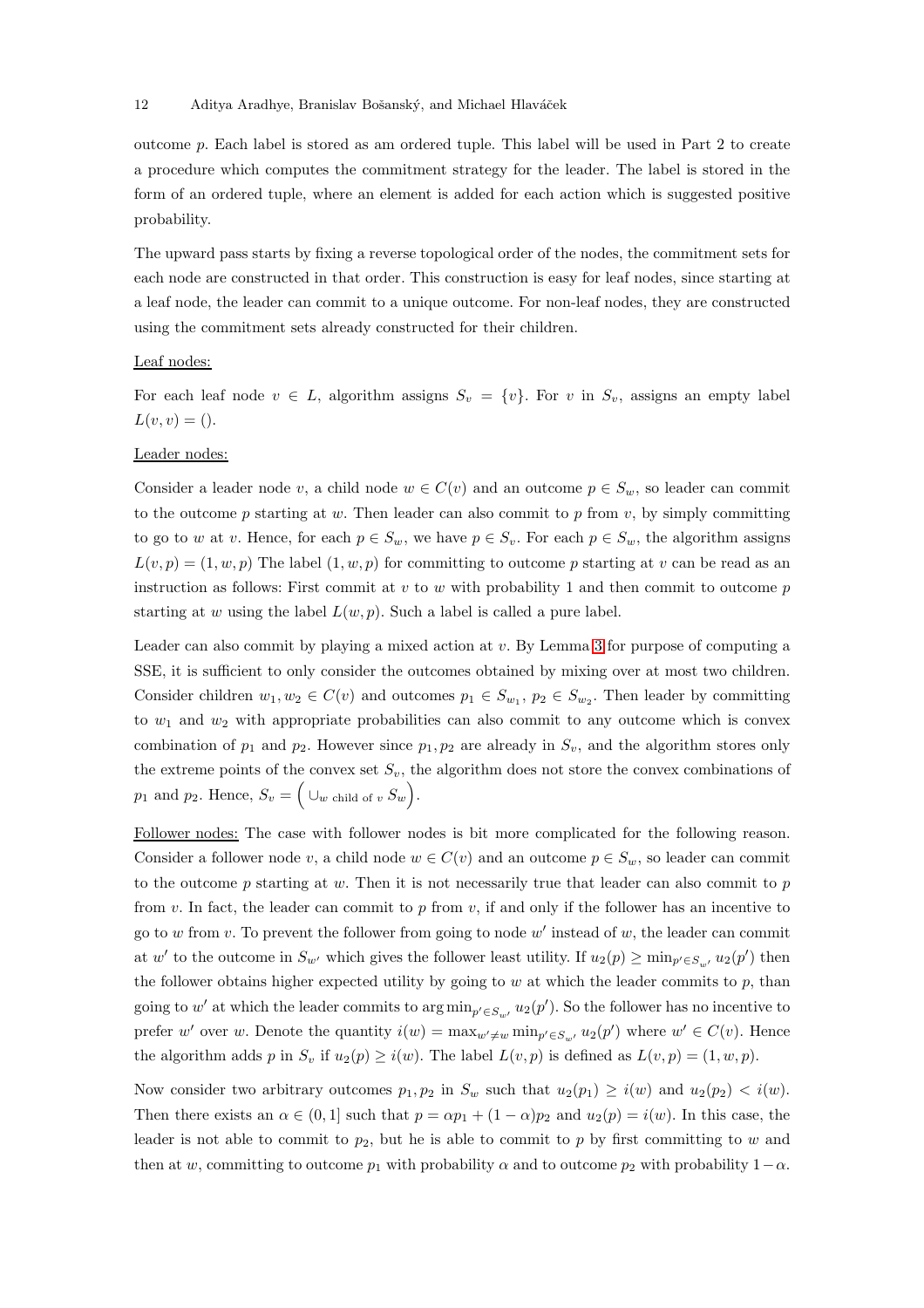Let  $S_v^w$  a set of such outcomes p. Note that for any  $p, p' \in S_v^w$ ,  $u_2(p) = u_2(p')$ . The algorithm adds for each  $w \in C(v)$ , one outcome in  $S_v^w$  (provided  $S_v^w$  is not empty) which has the maximum utility for the leader (in case of multiple outcomes with same utility for the leader, one outcome is arbitrarily chosen).

If  $p \in S_v^w$  is added to  $S_v$ , the label  $L(v, p)$  is defined as  $L(v, p) = (\alpha, w, p_1, 1 - \alpha, w, p_2)$ . The label  $(\alpha, w, p_1, 1 - \alpha, w, p_2)$  for committing to the outcome p starting at v can be read as an instruction as follows: With probability  $\alpha$  commit at v to w and then commit to outcome  $p_1$  starting at w using the label  $L(w, p_1)$  and with probability  $1-\alpha$  commit at v to w and then commit to outcome  $p_2$  starting at w using the label  $L(w, p_2)$ . Such a label is called a mixed label.

# Solution:

After constructing the commitment sets for all the nodes, the algorithm computes the outcome in  $S_{v_0}$  with maximum y-coordinate (recall that  $v_0$  is the initial node). This is the outcome the leader can commit starting from  $s_0$  which gives him the maximum expected utility. Formally,  $p^* = \arg \max_{p \in S_{v_0}}$  $u_1(p)$ .  $□$ 

#### Downward pass

During the downward pass, the algorithm constructs the commitment strategy  $\sigma$  of the leader, the set of memory states M and the memory update function  $\mathcal{M}$ . The procedure STRATEGY(v, p, m) at a node  $v$  with a target outcome  $p$  and current memory state  $m$  performs the following 3 steps,

- 1. Memory update: After a player moves to a node w from v on observing the memory  $m$ , this step updates the memory state to a new state denoted by  $\mathcal{M}(m, v, w)$ .
- 2. Commitment of the leader: If  $v$  is a leader node, this step construct a (possibly) mixed actions at v for committing to the target outcome  $p$ . If v is a follower node, then this step is skipped.
- 3. Next target outcome: After moving to a node w from v, this step chooses the target outcome to commit from w.

The algorithm starts by performing the  $\text{STRATEGY}(v_0, p^*, m_0)$  where  $m_0$  is an initial memory state denoting the empty memory. After finishing the 3 steps of  $\text{STRATEGY}(v, p, m)$  for some a given v, p, m, the algorithm continues by performing  $\text{STRATEGY}(w, p', \mathcal{M}(m, v, w))$  for each  $w \in C(v)$ obtained in the Step 2 and the corresponding next target outcome  $p'$  obtained in the Step 3. The downward pass is finished when a leaf node is reached. We now describe in detail these 3 steps for specific  $v, p, m$ .

### Memory update:

We shall first define some terminology that we need to construct the memory update function. Set of memory states  $M$  is initialized to an empty set. Each time the procedure strategy is performed, if a new memory state is created, it is added to  $M$ . Each memory state within the set  $M$  is again stored as a set. Every memory state contains encoded information of two types:  $(1)$ Move suggestion (m): This type of memory recommends the follower to take a specific action. For instance, if  $(v, w)$  is an element of a memory state m, then follower at node v is recommended to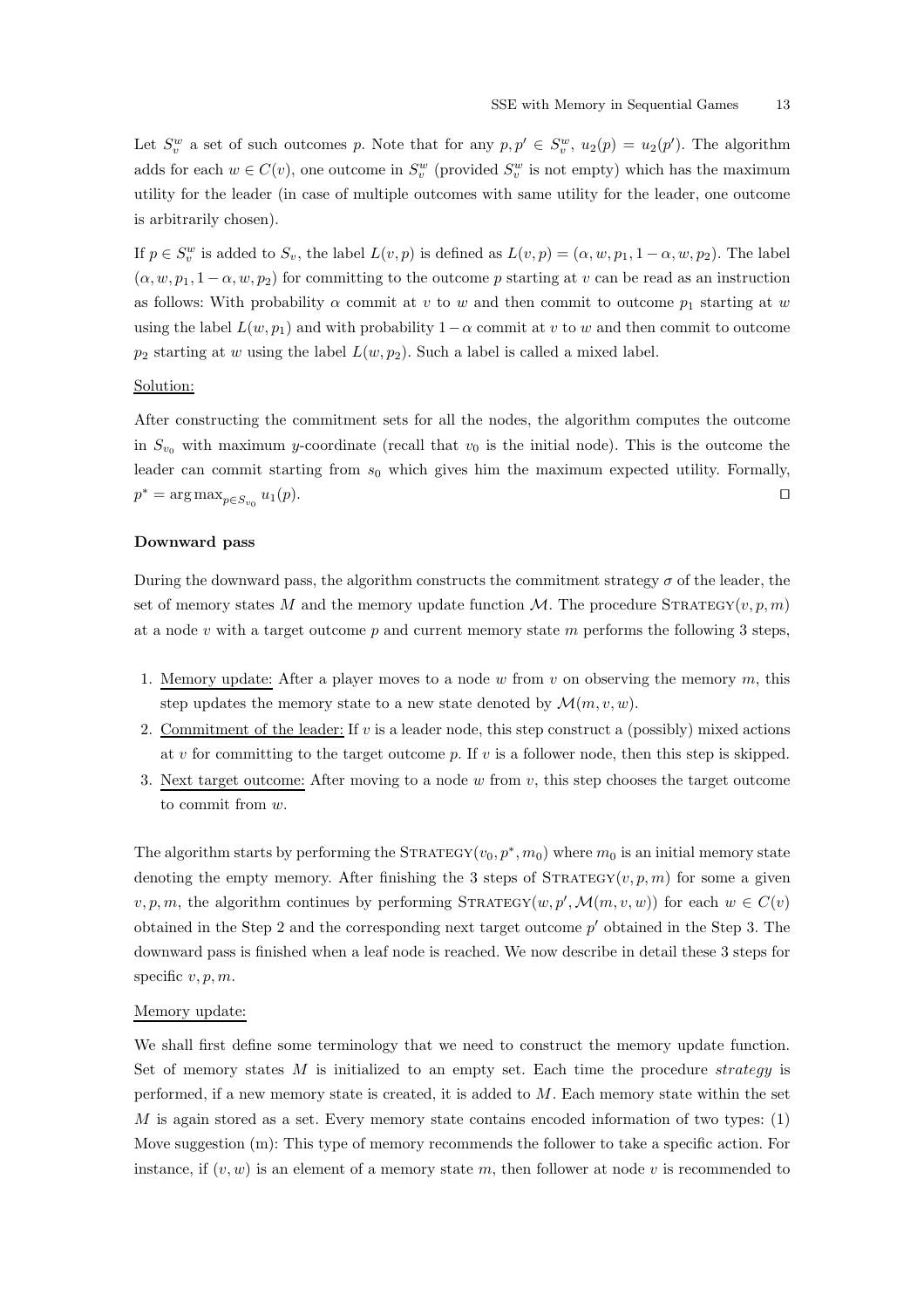| Algorithm 2 Downward Pass                                          |                                                                                                                                                                                                                                                                                                                                                                                                       |  |
|--------------------------------------------------------------------|-------------------------------------------------------------------------------------------------------------------------------------------------------------------------------------------------------------------------------------------------------------------------------------------------------------------------------------------------------------------------------------------------------|--|
|                                                                    | $\triangleright v_0$ is the root node<br>1: $v \leftarrow v_0$<br>2: $p \leftarrow p^*$<br>$\triangleright p^*$ is outcome in $S_{v_0}$ with highest utility for leader<br>3: Construct $G_{v_0,p^*}$<br>$\triangleright G_{v_0,p^*}$ is mixed path graph constructed using $L(v_0,p^*)$                                                                                                              |  |
|                                                                    | 4: $m \leftarrow m_0$<br>$\triangleright$ $m_0$ is initial memory constructed using $G_{v_0,p^*}$ , details are in the proof<br>5: $STRATEGY(v_0, p^*, m_0)$                                                                                                                                                                                                                                          |  |
|                                                                    | $1 - Procedure$ STRATEGY                                                                                                                                                                                                                                                                                                                                                                              |  |
| 7:<br>8:<br>9:<br>10:                                              | 6: procedure $\text{STRATEGY}(v, p, m)$<br>while $v$ is not leaf node do<br>$v', p', m' \leftarrow \text{NEWTARGE}(v, p, m)$<br>STRATEGY(v', p', m')<br>end while<br>11: end procedure                                                                                                                                                                                                                |  |
|                                                                    | $2 - Memory$ update function                                                                                                                                                                                                                                                                                                                                                                          |  |
| 13:<br>14:<br>15:                                                  | 12: <b>procedure</b> MEMORYUPDATE $(v, p, m)$<br>if $m = R$ then return R<br>end if<br>if $v$ is leader node then                                                                                                                                                                                                                                                                                     |  |
| 16:<br>17:<br>18:<br>19:<br>20:                                    | if Leader constructs randomization device then<br>return $m'$<br>$\triangleright$ The details of randomization device and m' are in the proof<br>elsereturn $m$<br>end if<br>else                                                                                                                                                                                                                     |  |
| 21:<br>22:<br>23:<br>24:                                           | if $(v, w)$ is in m and follower does not play to w then return R<br>elsereturn $m$<br>end if<br>end if                                                                                                                                                                                                                                                                                               |  |
|                                                                    | 25: end procedure                                                                                                                                                                                                                                                                                                                                                                                     |  |
|                                                                    | $3$ – Commitment strategy for the leader                                                                                                                                                                                                                                                                                                                                                              |  |
| 27:<br>28:<br>29:<br>30:<br>31:<br>32:<br>33:<br>34:<br>35:<br>36: | 26: procedure COMMITMENT $(v, p, m)$<br>if $v$ is follower node then return<br>end if<br>if $m = R$ then<br>Commit to a punishing strategy<br>return $(v', p')$<br>$\triangleright v', p'$ are the node and outcome suggested by the punishing strategy<br>else<br>if $L(v,p) = (1, v, p)$ then<br>Commit to w Return $(w, p)$<br>end if<br>end if<br>37: end procedure                               |  |
|                                                                    | $4$ – New target node and outcome                                                                                                                                                                                                                                                                                                                                                                     |  |
| 39:<br>40:<br>41:<br>42:<br>43:<br>44:<br>45:<br>46:               | 38: procedure NEWTARGET $(v, p, m)$<br>if $v$ is leader node then<br>$(w, p) \leftarrow \text{COMMITMENT}(v, p, m)$<br><b>return</b> $(w, p, \text{MEMORYUPDATE}(v, p, m))$<br>else<br>if MEMORYUPDATE $(v, p, m)$ = R then<br><b>return</b> $(v, p', R) \rightarrow v', p'$ are the node and outcome suggested by the punishing strategy<br>else if $L(v, p) = (1, w, p)$ then<br>return $(w, p, m)$ |  |
| 47:<br>48:<br>49:<br>50:                                           | else if $L(v, p) = (\alpha, w, p_1, 1 - \alpha, w, p_2)$ then<br><b>return</b> $(w, p_1, m)$ with probability $\alpha$ and <b>return</b> $(w, p_2, m)$ with probability $1 - \alpha$<br>end if<br>end if<br>51: end procedure                                                                                                                                                                         |  |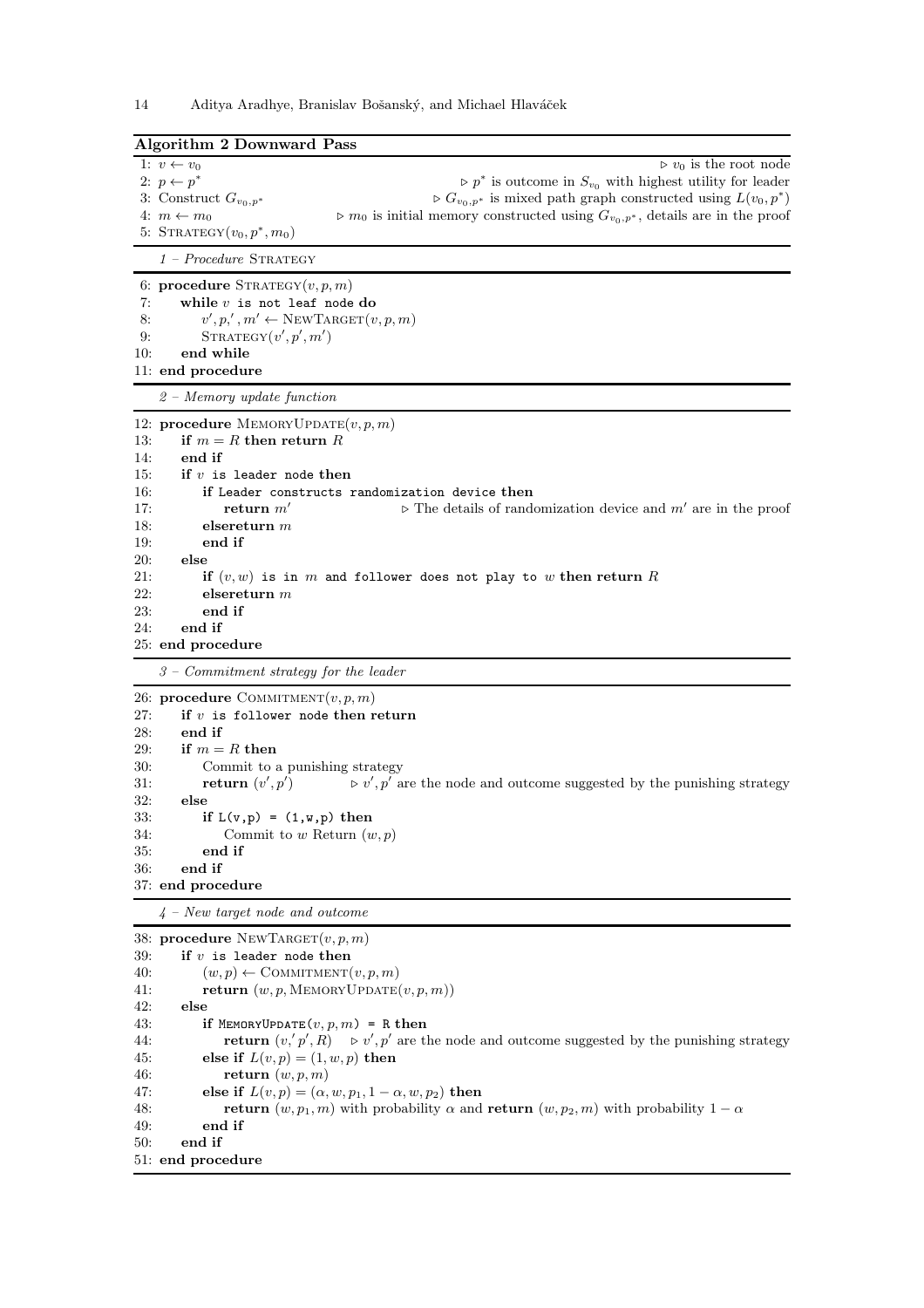move to node w on observing memory  $m$ . (2) Red flag (R): This memory informs the leader if the follower has not obeyed the recommendation in the past. There is a unique memory state of this kind. The leader is recommended to use a punishing strategy on observing the memory R.

A mixed path  $G_{v,p}$  corresponding to a node v and an outcome p is a graph which imitates the recommendations of the label  $L(v, p)$ .  $G_{v, p}$  can be constructed using  $L(v, p)$  as follows.  $G_{v, p}$  is initialized as an empty graph with same set of nodes as the original graph. The operation  $addedge(w, p')$ adds an edge from w to w' where  $L(w, p') = (1, w', p')$  or  $L(w, p') = (\alpha, w', p_1, 1 - \alpha, w', p_2)$ . Edges are sequentially added in  $G_{v,p}$  starting by performing addedge $(v,p)$ . For any  $w, p'$  if addedge $(w, p')$ is performed, then if  $L(w, p') = (1, w', p')$  then  $addedge(w, p')$  is also performed, and if  $L(w, p') =$  $(\alpha, w', p_1, 1 - \alpha, w', p_2)$  then  $addedge(w', p_1)$  and  $addedge(w', p_2)$  are also performed. Edge duplication is not allowed.

A node w is visited in the mixed path  $G_{v,p}$  if there is edge in  $G_{v,p}$  incoming to w. Let successors $(v, p)$ be the set of all nodes that are visited in  $G_{v,p}$ . We say that a label  $L(w, p')$  is contained in label  $L(v, p)$  if the mixed path  $G_{w, p'}$  is a subgraph of  $G_{v, p}$ .  $G_{v, p}$  converges (or diverges) at node w if w has more than 2 incoming (or outgoing) edges in  $G_{v,p}$ . Two mixed paths  $G_{v,p}$  and  $G_{v',p'}$ converge (or diverge) at node w if w has at least one incoming (or outgoing) edge in both the  $G_{v,p}$ and  $G_{v',p'}$ . The memory state at the root node denoted by  $m_0$  is constructed using the mixed path  $G_{v_0,p^*}$ .  $m_0$  is initialized as an empty set. For every follower node v at which  $G_{v_0,p^*}$  does not diverge, add  $(v, w)$  to  $m_0$  where  $(v, w)$  is the unique edge outgoing from v in  $G_{v_0, p^*}$ . The memory state  $m_0$  is added to  $M$ .

Firstly  $\mathcal{M}(R, v, w) = R$  for any node v and  $w \in C(v)$ , that is, if the follower does not obey the recommendations at some node, this Red flag memory does not change till the end. Consider a follower node v. When the memory m contains an element  $(v, w)$  for some  $w \in C(v)$ , if follower moves w, then  $\mathcal{M}(m, v, w') = m$  and if follower moves to  $w' \in C(v)$  other than w, then  $\mathcal{M}(m, v, w') = R$ . When m does not contain an element  $(v, w)$  for any  $w \in C(v)$ , then  $\mathcal{M}(m, v, w) = m$  for any  $w \in C(v)$ .

Construction of memory update function for the leader nodes is bit more complicated, as it depends on the mixed labels of past follower nodes. Consider a leader node v, then  $\mathcal{M}(m, v, w)$  returns a new memory state only in the following scenario. Let there be a follower node  $v'$  visited in  $G_{v_0,p^*}$  with mixed label  $L(v',p) = (\alpha, w', p_1, 1 - \alpha, w', p_2)$  such that as the mixed paths  $G_{w,p_1}$ and  $G_{w,p_2}$  traverse down the graph, diverge for the first time at the leader node v, say to  $w_1$ and  $w_2$  respectively where  $w_1, w_2 \in C(v)$ . If there is a follower node w' in successors $(w_1, p_1) \cap$ successors( $w_2, p_2$ ) and the mixed paths  $G_{w,p_1}$  and  $G_{w,p_2}$  diverge again at w', say  $G_{w,p_1}$  goes to  $w'_1$  and  $G_{w,p_2}$  goes to  $w'_2$  (where  $w'_1, w'_2 \in C(w')$ ), then algorithm creates two new memory states  $m_{w_1}$  and  $m_{w_2}$ . Initialize  $m_{w_1} = m_{w_2} = m$ . For every such w' satisfying the above, add  $(w', w'_1)$ to  $m_{w_1}$  and  $(w', w'_2)$  to  $m_{w_2}$ . Finally  $\mathcal{M}(m, v, w_1) = m_{w_1}$  and  $\mathcal{M}(m, v, w_2) = m_{w_2}$ ,  $m_{w_1}$  and  $m_{w_2}$ are added to M. For every other  $w^v \in C(v)$  other than  $w_1, w_2, \mathcal{M}(m, v, w^v) = m$  If either of the above conditions are not met, then  $\mathcal{M}(m, v, w") = m$  for each  $w" \in C(v)$ .

Commitment of the leader: If the memory  $m_v = R$  at any leader node v, then the algorithm commits to a punishing strategy for the leader at node v for the reminder of the game. If  $m_v \neq R$ ,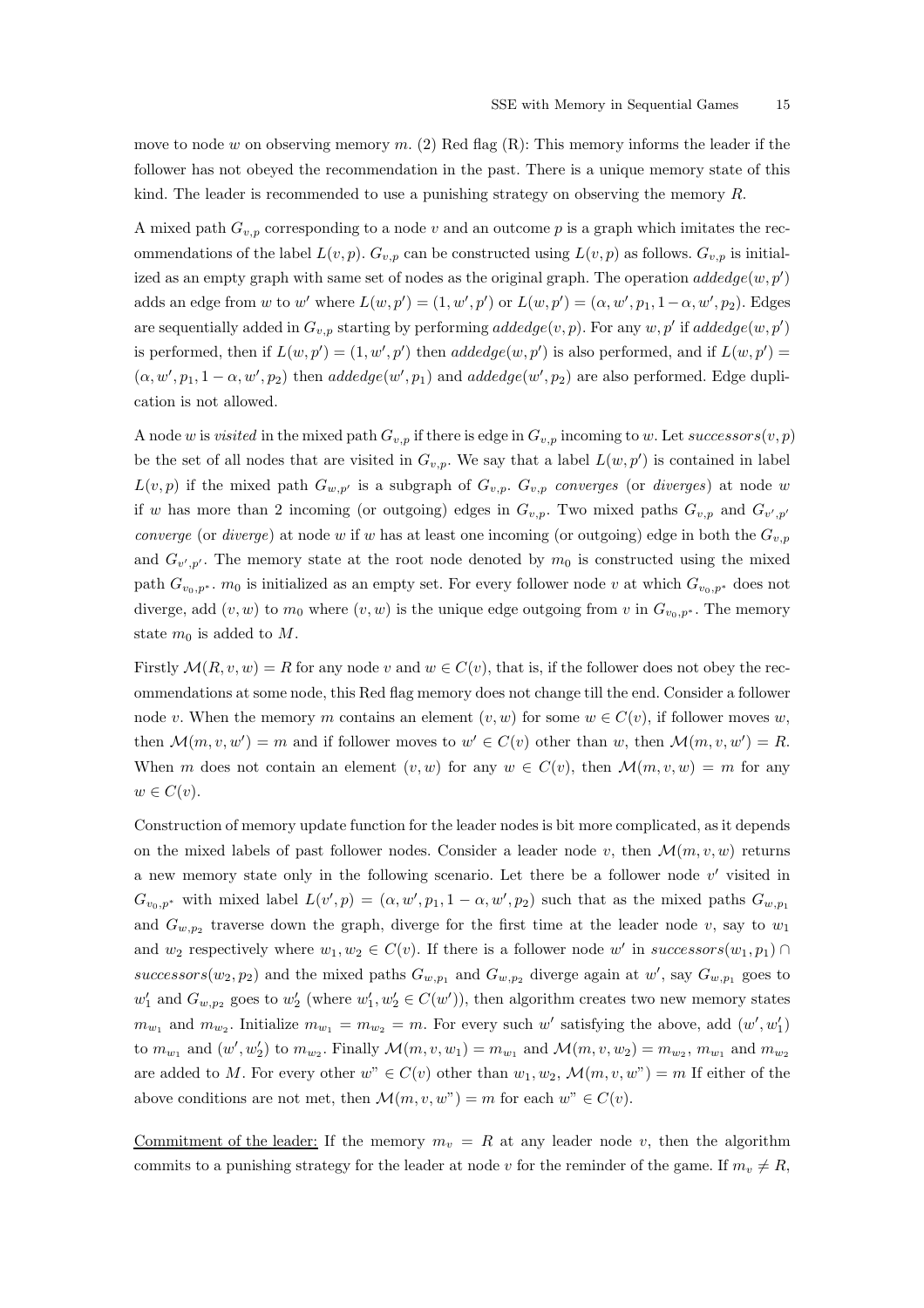then the commitment depends on the label  $L(v, p)$ . If  $L(v, p) = (1, w, p)$  for some  $w \in C(v)$ , then the leader should simply commit to w with probability 1.

Note that the label  $L(v, p)$  for any leader node v and for any outcome p is always a pure label, so the leader is committed to play pure action conditional on the fact that the label  $L(v, p)$  is reached. However when the labels  $L(v, p) = (1, w, p)$  are  $L(v, p') = (1, w', p')$  are both reached reached with positive probabilities  $\alpha$  and  $1 - \alpha$  respectively for w' different from w, then the leader should be committed to a w with probability  $\alpha$  and to w' with probability  $1 - \alpha$ .

Next target outcome: Consider a node v with target outcome p and memory  $m_v$ . If  $L(v, p)$  =  $(1, w, p)$ , then in the next step STRATEGY $(w, p, \mathcal{M}(m, v, w))$  is performed. If  $L(v, p) = (\alpha, w, p_1, 1 \alpha, w, p_2$ , then STRATEGY $(v, p_1, m_v)$  and STRATEGY $(v, p_2, m_v)$  are performed, with probabilities  $\alpha$  and 1 −  $\alpha$  respectively.  $\Box$ 

#### Runtime Analysis

We start by bounding the size of  $S_v$  for each v. Each outcome in  $S_v$  is either picked up from  $S_w$ for some  $w \in C(v)$ , or it is newly created while constructing  $S_v$ . The new outcomes are created in two ways. Firstly an outcome can be generated directly a leaf node, number of such outcomes is bounded by the number of leaves, that is  $|L|$ . Secondly an outcome can be created by a mixture of two outcomes in  $S_w$  for some  $w \in C(v)$ . Since at most one such outcome can be created for any  $w \in C(v)$ , the number of outcomes of second type can be bounded by  $|C(v)|$ . So for any node v,  $|S_v|$  is bounded by  $|V| + |L|$  or simply by 2|V|.

During the upward pass, to construct  $S_v$  for node the algorithm needs to deal each pair of outcomes in  $S_w$  for each  $w \in S_v$ . Thus for each pair of v and  $w \in C(v)$  we need to compute the value  $i(w)$ (which takes  $O(|C(v)||V|)$  operations) and for each pair of outcomes we need to decide whether a new outcome should be created (which takes  $O(|S_w|^2)$  operations). Hence for each pair of v, w, we need  $O(|V|^2)$  operations. So the upward pass needs  $O(|V|^4)$  operations. Choosing the outcome optimal for the leader takes  $|S_{v_0}| = O(|V|)$  operations.

During the downward pass, for any v and p, mixed path  $G_{v,p}$  can be constructed in  $O(|V|^2)$ operations, since each node and edge in the graph is traversed at most once. Construction of  $m_0$  requires  $O(|V|^2)$  operations. While performing the procedure STRATEGY $(v, p, m)$  if the v is a follower node, then MEMORYUPDATE $(v, p, m)$  is performs  $O(1)$  operations. When v is a leader node, whether a randomization device should be created can be checked in  $O(|V|^3)$  operations. Since at most constant number of memory states are created corresponding to each node, the size of set of memory states is  $O(|V|)$ . Commitment at each leader node takes  $O(1)$  operations and next target node and outcome can also be determined in  $O(1)$  operations. Since STRATEGY is performed at most  $O(|V|)$  times, the downward pass takes  $O(|V|^5)$  operations.

Example 3 We will revisit the example from Section [3](#page-7-0) to demonstrate how our algorithm works. In the upward pass, the algorithm computes the sets  $S_v$  for each node v in a bottom up manner. The algorithm starts with leaf nodes:  $S_{l_i} = \{l_i\}$  and  $L(l_i, l_i) = ()$  for  $i = 1, 2, 3, 4, 5$ . At the leader node  $v_6$ , leader can commit to both  $l_1$  and  $l_2$ , so  $S_{v_6} = \{l_1, l_2\}$  and  $L(v_6, l_1) = (1, l_1, l_1)$  and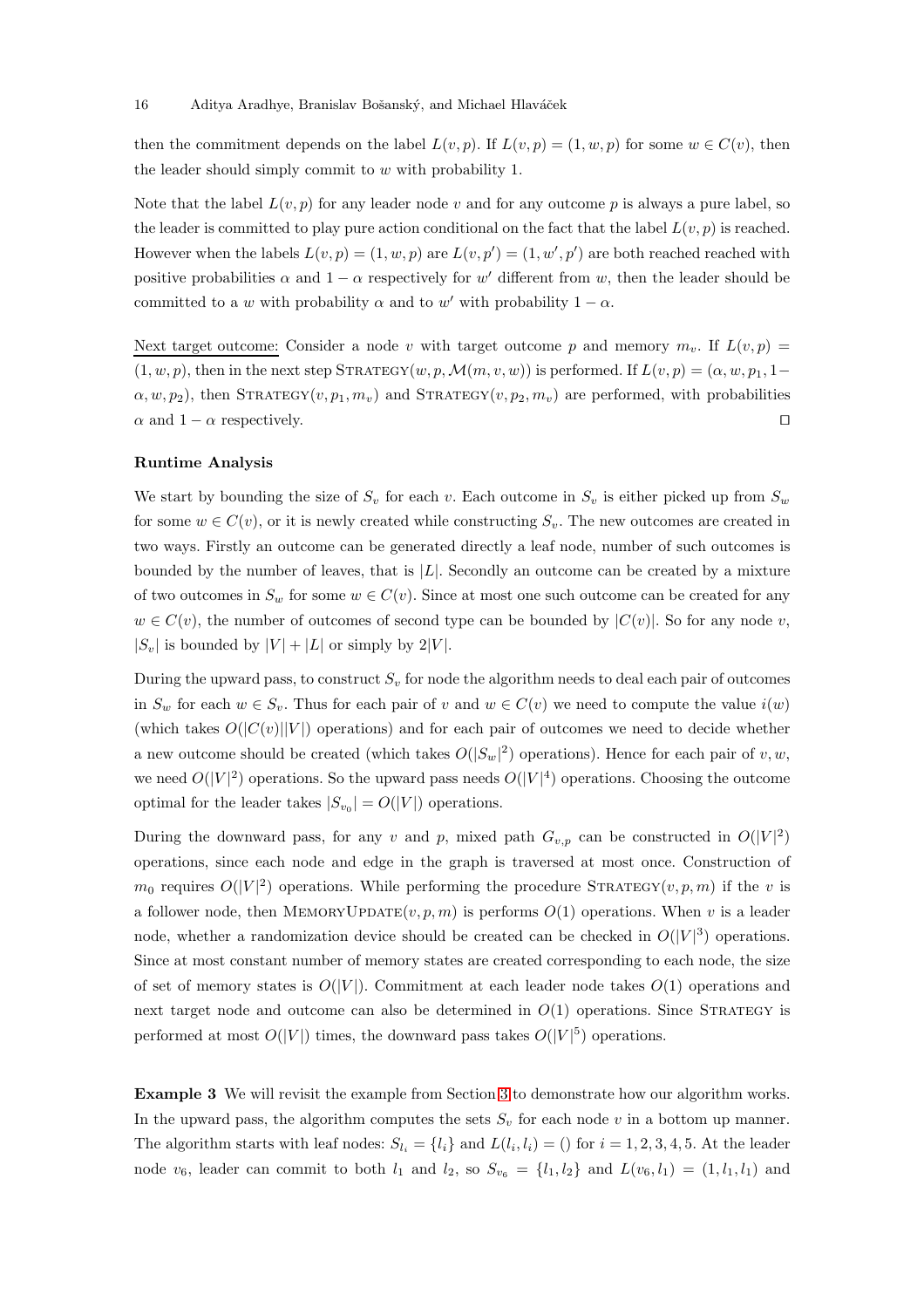

Fig. 3. An example of a game on a DAG. The leader plays in circular nodes, the follower plays in square nodes.

 $L(v_6, l_2) = (1, l_2, l_2)$ . Similarly,  $S_{v_7} = \{l_3, l_4\}$ . At the follower node  $v_5$ , the algorithm checks all the outcomes in  $S_{v_6}$  and  $S_{v_7}$ . Firstly to check whether  $l_1$  should be added to  $S_{v_5}$ , the algorithm computes the quantities  $u_2(l_1) = 4$  and  $i(v_6) = \max_{w' \in C(v_5), w' \neq v_6} \min_{p' \in S_{w'}} u_2(p') = u_2(l_3) = 0$ . Since  $u_2(l_1) \ge i(v_6)$ ,  $l_1$  is added to  $S_{v_5}$ . As  $u_2(l_2) = 0 \ge i(v_6)$ ,  $l_2$  is also added to  $S_{v_5}$ . With similar reasoning,  $l_3$  and  $l_4$  are also added to  $S_{v_5}$ . Hence  $S_{v_5} = \{l_1, l_2, l_3, l_4\}$ . Labels at  $v_5$  are defined as  $L(v_5, l_1) = (1, v_6, l_1), L(v_5, l_2) = (1, v_6, l_2), L(v_5, l_3) = (1, v_7, l_3)$  and  $L(v_5, l_4) = (1, v_7, l_4)$ . Continuing upwards, the sets  $S_{v_3} = S_{v_4} = S_{v_2} = \{l_1, l_2, l_3, l_4\}$  are constructed.

Now consider the follower node  $v_0$ , which is also a root node. Since the follower can go to leaf node  $v_5$  and obtain utility 5, we have  $i(v_2) = 5$ . Since  $u_2(l_1), u_2(l_2), u_2(l_3) < i(v_2)$ , the outcomes  $l_1, l_2, l_3$  are not added to  $S_{v_0}$ , and since  $u_2(l_4) \geq i(v_2)$ ,  $l_4$  is added to  $S_{v_0}$ . Also  $l_5$  is added to  $S_{v_0}$ since  $5 = u_2(l_1) \ge i(l_5) = u_2(l_2) = 0$ . Finally, all the pairs of leaves are considered to check if any mixed outcome should be added to  $S_{v_0}$ . It can be seen that since  $u_2(\frac{1}{2}(l_1) + \frac{1}{2}(l_4)) = 5 = i(v_2)$ , outcome  $\frac{1}{2}(l_1) + \frac{1}{2}(l_4)$  is added to  $S_{v_0}$ . Similarly, the outcomes  $\frac{1}{6}(l_2) + \frac{5}{6}(l_4)$  and  $\frac{1}{6}(l_3) + \frac{5}{6}(l_4)$  are added to  $S_{v_0}$ . Hence,  $S_{v_0} = \{l_4, l_5, \frac{1}{2}(l_1) + \frac{1}{2}(l_4), \frac{1}{6}(l_2) + \frac{5}{6}(l_4), \frac{1}{6}(l_3) + \frac{5}{6}(l_4)\}\.$  Finally the outcome  $p^* = \frac{1}{2}(l_1) + \frac{1}{2}(l_4)$  is chosen since the leader obtains largest expected utility for this outcome among all the outcomes in the convex hull of  $S_{v_0}$ . Since  $p^*$  is newly created by mixing two different outcomes, the label would be a mixed label and defined as  $L(v_0, p^*) = (\frac{1}{2}, v_2, l_1, \frac{1}{2}, v_2, l_4)$ . Labels for the other outcomes are defined similarly. This completes the upward pass.

The downward pass begins with the construction of the mixed path  $G_{v_0,p^*}$  where  $p^* = \frac{1}{2}(l_1) + \frac{1}{2}(l_4)$ . Using the labels defined in the upward pass, the edges  $(v_0, v_2)$ ,  $(v_2, v_3)$ ,  $(v_2, v_4)$ ,  $(v_3, v_5)$ ,  $(v_4, v_5)$ ,  $(v_5, v_6), (v_5, v_7), (v_6, l_1), (v_6, l_2), (v_6, l_3), (v_6, l_4)$  are added. Initial memory  $m_0 = \{(v_0, v_2), (v_3, v_5), (v_4, v_5)\}$ is also constructed, since there is a unique outgoing edge in  $G_{v_0,p^*}$  from the follower nodes  $v_0, v_3$ and  $v_4$ .

Procedure STRATEGY $(v_0, p^*, m_0)$  is performed. As  $(v_0, v_2) \in m_0$ , if follower moves to  $l_5$ , memory is updated to R. If follower moves to  $v_2$ , then memory is not changed and since  $L(v_0, p^*) =$  $(\frac{1}{2}, v_2, l_1, \frac{1}{2}, v_2, l_4)$ , procedures STRATEGY $(v_2, l_1, m_0)$  and STRATEGY $(v_2, l_4, m_0)$  are performed with probability  $\frac{1}{2}$  each. While performing STRATEGY( $v_2, l_1, m_0$ ), since  $L(v_2, l_1) = (1, v_3, l_1)$ , leader commits to  $v_3$  with probability 1 and a new memory state  $m_3$  is created and defined as  $m_3$  =  $m_0 \cup \{v_5, v_6\}$ . This acts as a suggestion to follower to move to  $v_6$  after node  $v_5$ . Whereas after performing STRATEGY( $v_2, l_4, m_0$ ), since  $L(v_2, l_1) = (1, v_4, l_4)$ , leader commits to  $v_4$  with proba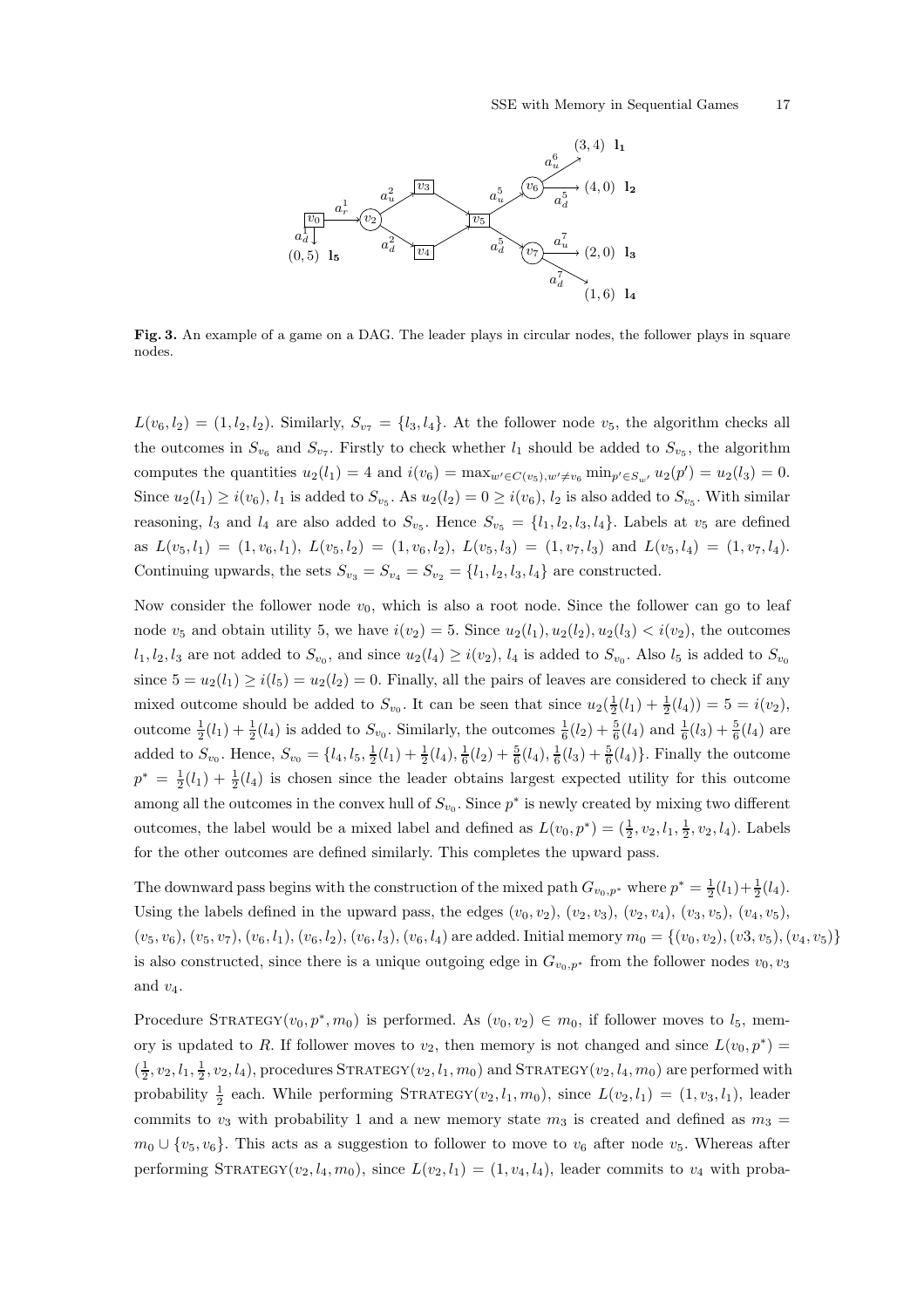bility 1 and a new memory state  $m_4$  is created and defined as  $m_4 = m_0 \cup \{v_5, v_7\}$ . The node  $v_5$ is reached in two ways, with probability  $\frac{1}{2}$  via  $v_3$  and has memory state  $m_3$  and with probability  $\frac{1}{2}$  via  $v_4$  and has memory state  $m_4$ . On observing  $m_3$  if follower moves to  $v_7$ , memory state is changed to R since  $(v_5, v_6) \in m_3$ . In this case the leader plays a punishing strategy, that is moves to  $l_3$  so that the follower gets 0. On observing  $m_3$  if follower moves to  $v_6$ , memory state is not changed and  $STRATEGY(v_6, l_1, m_3)$  is performed. Similarly on observing memory  $m_4$  if follower moves to  $v_6$ . leader plays punishing strategy and if follower moves to  $m_7$ , STRATEGY( $v_7, l_4, m_4$ ) is performed.

# <span id="page-17-0"></span>5 Algorithm for Games Without Chance Nodes on Directed Graphs

In this section, we consider the games on DGs without chance nodes. When there are directed cycles, the game has infinite horizon. The players still receive utility only after a leaf node is reached. Due to the existence of directed cycles, players can move indefinitely without ever reaching a leaf node. Since we assume that infinite play gives zero payoff to both the players, it might be beneficial for players to move along a cycle indefinitely, if the terminal payoffs are negative.



<span id="page-17-2"></span><span id="page-17-1"></span>Fig. 4. Here in the unique SSE game is played indefinitely and both players receive zero.

Example 4 The Fig. [4](#page-17-1) shows an example of a game containing directed cycle where some of the entries in terminal payoff are negative. In this game, there is a unique SSE in which the players move indefinitely in the cycle with nodes  $v_2, v_3$  and  $v_4$  and none of the leaf is ever reached.  $\diamond$ 

<span id="page-17-3"></span>To avoid scenarios like in Example [4,](#page-17-2) we assume in the rest of the sections that all the terminal payoffs for both the players are non-negative.

Example 5 Fig. [5](#page-18-0) describes an example of a game which is small variant of the one described by Fig[.2.](#page-8-0) In this game any optimal commitment strategy of the leader ensures that the states  $v_2$ and  $v_3$  are visited more than once with positive probability. Like in Fig[.2,](#page-8-0) the leader can obtain the payoff 2 if after state  $v_4$ , the states  $v_5$  and  $v_6$  are reached with equal probabilities. This can be achieved by creating a randomization device. For instance suppose, on the first visit at  $v_3$  the leader goes to  $v_4$  and  $v_2$  with equal probabilities, and on second visit at  $v_3$ , the leader goes to  $v_4$  with probability 1. Now, the leader can commit at nodes  $v_5$  and  $v_6$  so as to 'recommend' the follower that at node  $v_4$  he must go to  $v_5$  if in his observed history  $v_3$  was visited only once and to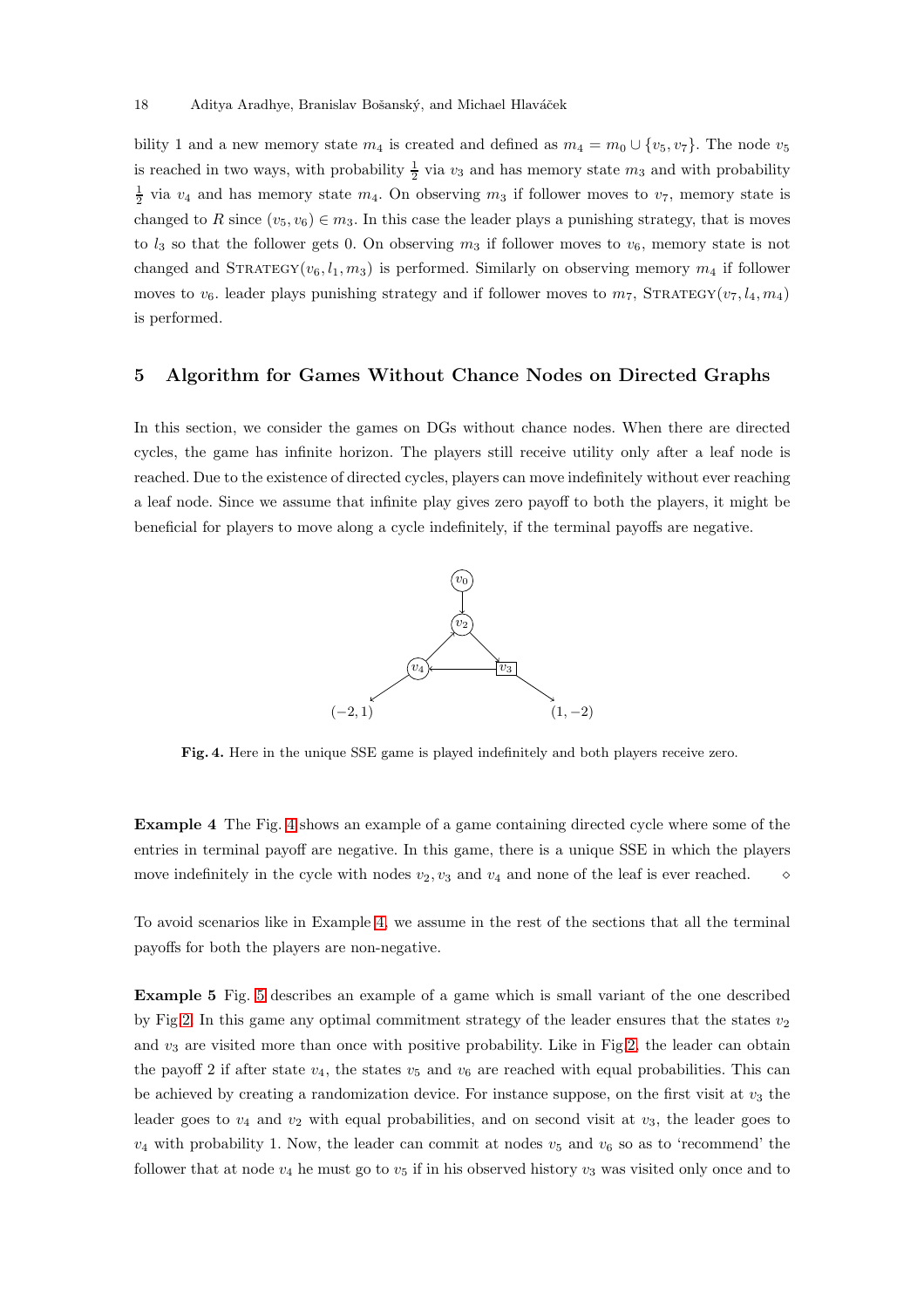

<span id="page-18-0"></span>Fig. 5. An example of a game on a DG. In SSE, the nodes  $v_2$  and  $v_3$  are visited twice.

 $v_6$  if in his observed history  $v_3$  was visited twice. Since the leader also observes the same history, he can punish the follower by going to  $(4, 0)$  after  $v_6$  and going to  $(2, 0)$  after  $v_7$  if the follower does not follow the recommendation, thus giving the follower a strict incentive to follow the leader's recommendation. ⋄



<span id="page-18-2"></span><span id="page-18-1"></span>Fig. 6. Another example of a game on a DG. In SSE, the nodes  $v_2$ ,  $v_3$  and  $v_4$  are visited twice.

Example 6 The Fig. [6](#page-18-1) shows an example similar to the Example [5.](#page-17-3) In any SSE in which the outcomes  $(3,4)$ ,  $(1,6)$ ,  $(2,5)$ ,  $(0,7)$  are achieved with equal probabilities, hence the expected payoff vector is (1.5,5.5). We can describe the strategy of the leader in one such SSE as follows. On the first visit at  $v_3$ , the leader plays  $v_5$  with probability  $\frac{1}{4}$  and  $v_4$  with probability  $\frac{3}{4}$ . On the first visit at  $v_4$ , he plays  $v_8$  with probability  $\frac{1}{3}$  and  $v_4$  with probability  $\frac{2}{3}$ . On the second visit at  $v_3$ , the leader plays  $v_5$  with probability  $\frac{1}{2}$  and  $v_4$  with probability  $\frac{1}{2}$ . On the first visit at  $v_4$ , he plays  $v_8$ with probability 1. At  $v_5$ , the follower is incentivized to play  $v_6$  if in the history visited  $v_3$  only once, and to play  $v_7$  if in the history visited  $v_3$  twice. Similarly at  $v_8$ , the follower is incentivized to play  $v_9$  if in the history visited  $v_4$  only once, and to play  $v_{10}$  if in the history visited  $v_4$  twice. This incentivization is achieved by using punishing strategies. ⋄

When the graph has with directed cycles, there are two main issues which make the computation of a SSE more difficult compared to the case with DAGs. Firstly, due to the existence of directed cycles there does not exist a reverse topological order of the nodes, and so, straightforward dynamic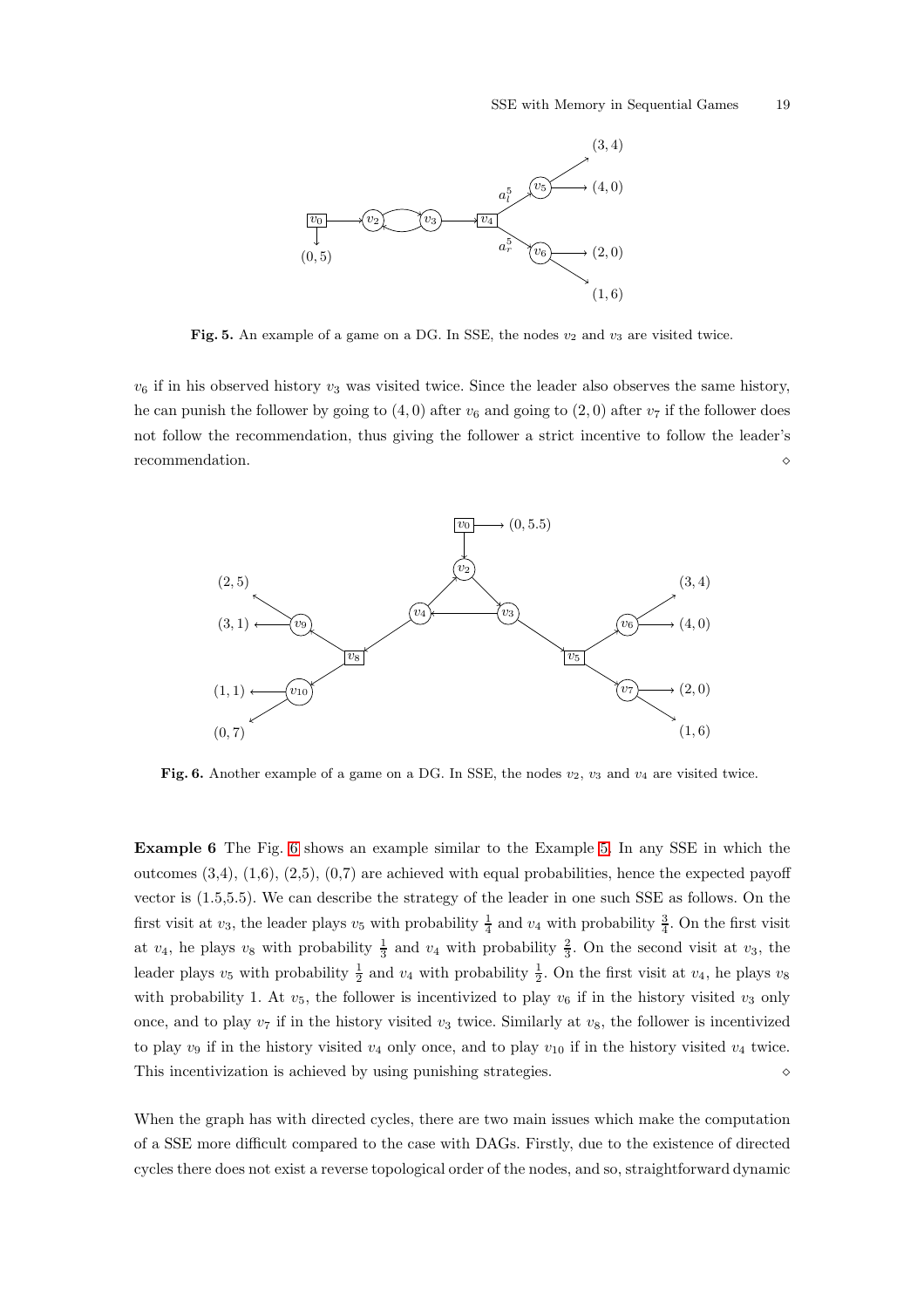#### 20 Aditya Aradhye, Branislav Bošanský, and Michael Hlaváček

programming techniques do not work. Secondly, as discussed in examples [5](#page-17-3) and [6,](#page-18-2) there are games in which in any SSE, one or more nodes are visited more than once with positive probability. The outcomes to which leader can commit starting at a node by visiting certain nodes more than once, might not be included in the commitment set of that node which is obtained by a single iteration of the upward pass identical to that of Section [4.](#page-9-0) So unlike in the case of of DAGs, a single iteration of an upward pass may not sufficient to accurately construct the commitment sets.

The first issue can be solved relatively easily by decomposing the graph into strongly connected components (SCCs) and dealing with the SCCs as a whole by fixing a reverse topological order on SCCs. In order to circumvent the second issue, we show (Proposition [2\)](#page-19-0) that there exists a SSE in which each node is visited at most 2 times. So, we can modify the algorithm from section [4](#page-9-0) such that upward pass is performed twice followed by the exact same downward pass. This allows us to use Theorem [1](#page-9-1) and Proposition [2](#page-19-0) to construct a polynomial time algorithm that computes a SSE where the players use strategy profile with memory.

The main intuition for Proposition [2](#page-19-0) is as follows. Since the players do not receive any payoff before a leaf is reached, their final payoff only depends on the terminal node, and not on the exact path taken. However by following certain paths with positive probability, the leader the leader can incentivize the actions of the follower so that the desired leaf nodes are reached with positive probability. On certain paths, a node may need to be visited more than once, so that two different possible histories at that node. Leader can use this fact to create a randomization device. On the other hand, visiting a node more than two times does not help the leader any way to obtain better outcomes.

<span id="page-19-0"></span>Proposition 2 In any game on DG without chance nodes, there exists a SSE in which each node is visited at most two times, in any path with positive probability.

*Proof.* We first partition the graph G into strongly connected components (SCC). Note that, every leaf node in G forms their own singleton SCC. We construct a directed graph  $G_{SCC}$  as follows. For each SCC C in G, there is a corresponding vertex C in  $G_{SCC}$ . C' is a child of C (and C is a parent of  $C'$ ) in  $G_{SCC}$  if there exists an edge in G from a vertex in C to a vertex in  $C'$  (we do not allow self loops and multiple edges in  $G_{SCC}$ ). C' is a successor of C in  $G_{SCC}$  if there exists a sequence  $C = C_1, \ldots, C_k = C'$  such that  $C_{i+1}$  is a child of  $C_i$  for  $i = 1, \ldots, k-1$  in . By construction,  $G_{SCC}$  is a DAG. Fix a reverse topological order on SCCs.

Let  $(\sigma_1, \sigma_2)$  be a SSE and we assume that  $\sigma_2$  is a pure strategy (this assumptions is without loss of generality due to Lemma [2\)](#page-6-0). We will modify  $\sigma_1$  to construct a new strategy  $\hat{\sigma_1}$  such that  $(\hat{\sigma_1}, \sigma_2)$ is also a SSE and each node is visited at most twice. We initialize  $\hat{\sigma}_1(h) = \sigma_1(h)$  for each  $h \in H$ , in each step we will modify  $\hat{\sigma_1}$  at a single SCC, according the reverse topological order.

Every time we modify  $\hat{\sigma}_1$  at a SCC, we show that  $\sigma_2$  is still the best response to the modified  $\hat{\sigma}_1$ , and hence modified  $(\hat{\sigma_1}, \sigma_2)$  continues to be a SSE.

Now we will explain how to modify  $\hat{\sigma_1}$  at a fixed SCC C. To avoid confusion, we use notations  $\sigma'_1$ and  $\sigma''_1$  respectively, to denote the strategy  $\hat{\sigma_1}$  just before its modification in C and just after its modification in C.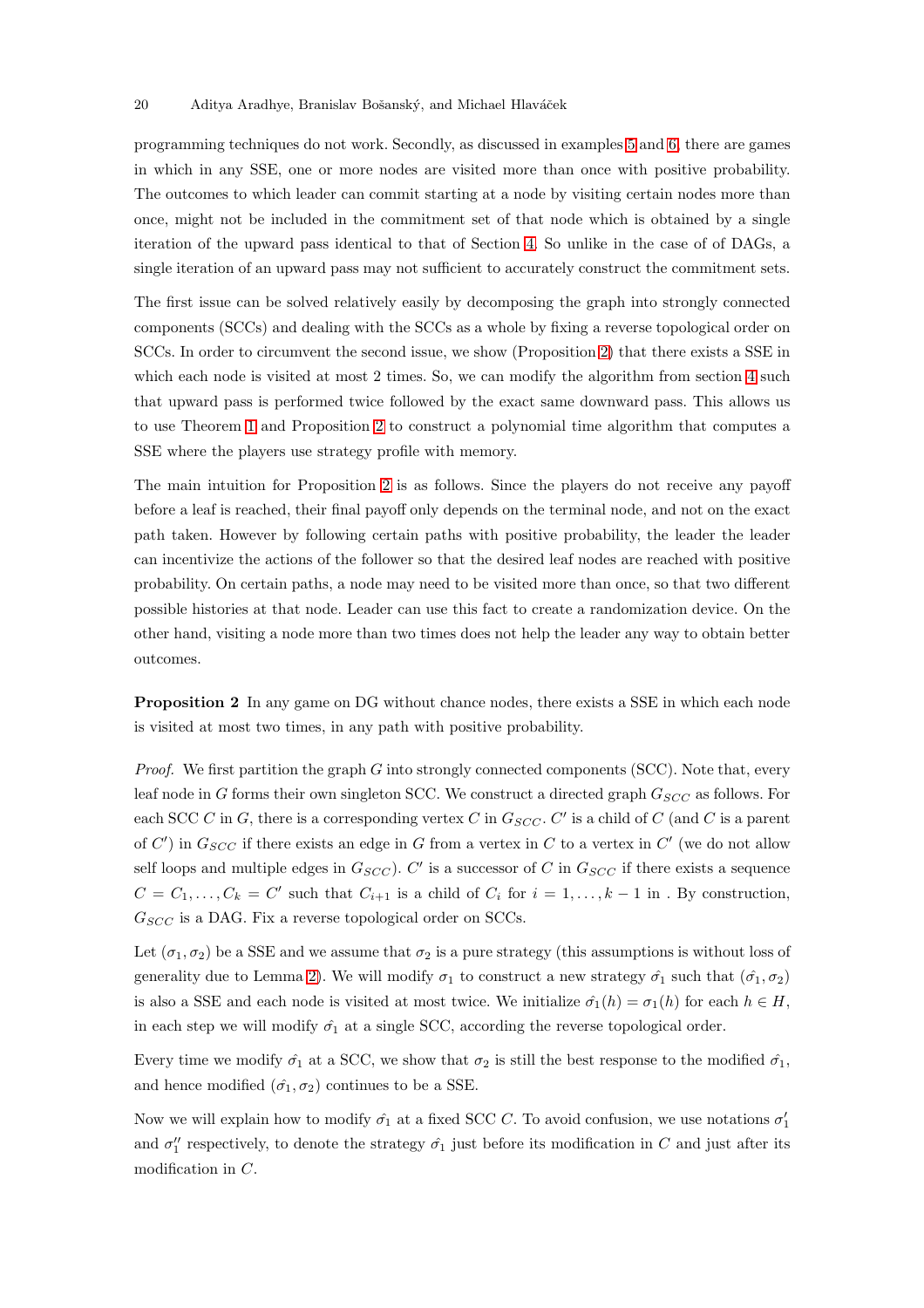Note that once a play exits from a SCC C, it can never enter C again. Let  $H_C$  denote the set of histories which enter C for the first time, in other words, the set of histories of the form  $v_0, \ldots, v_k$ such that  $v_k$  is in C and  $v_i$  for  $i < k$  is not in C. For  $h \in H_C$ , let  $\overline{H}^h$  denote the set of plays which are continuations of h. Let  $H_C^h$  denote the set of histories which are continuations of h and end at a vertex in C, in other words, the set of continuations of h of the form  $v_0, \ldots, v_k$  such that  $v_k$  is in C. Similarly let  $E_C^h$  denote the set of histories, which are continuations of h and exit C for the first time, in other words, the set of continuations of h of the form  $v_0, \ldots, v_k$  such that  $v_{k-1}$  is in C and  $v_k$  is not in C.

Fix a history  $h \in H_C$  and let  $v_h \in C$  be the final node of h. We now will define the behaviour of  $\sigma''_1$  at every history in  $H_C^h$ , so that in any play in  $\mathbb{I}^h$  with positive support in  $(\sigma''_1, \sigma_2)$ , each node in C is visited at most twice. If every  $h' \in H_C^h$  with positive support in  $(\sigma'_1, \sigma_2)$  visits each node in C at most twice, then we let  $\sigma''_1(h') = \sigma'_1(h')$  for each  $h' \in H_C^h$ . Now assume that there is a history in  $H_C^h$  with positive support in  $(\sigma'_1, \sigma_2)$  which visits some node in C more than twice.

We will now provide some intuition behind the construction of  $(\sigma''_1, \sigma_2)$ . We will construct  $(\sigma''_1, \sigma_2)$ in a way that each play in  $\mathbb{I}^h$  exits C via at most two histories. This implies that the leader randomizes in at most one node in C (note that  $\sigma_2$  is a pure strategy). So, if there is a path  $\pi \in \Pi^h$  such that a node v in C is visited at least 3 times, no randomization takes place between two consecutive visits of v. So, we can modify  $\sigma''_1$  so that this part is short circuited to ensure that  $v$  is visited at most twice. We formalize the construction as follows.

Each play in  $\mathbb{I}^h$  is a continuation of exactly one history in  $E_C^h$ . We will now show that it is possible to construct  $\sigma''_1$  in a way that there are at most two histories in  $E_C^h$ , such that any play in  $\mathbb{I}^h$  with positive support in the  $(\sigma''_1, \sigma_2)$ , is continuation of one of them. Let  $h_1, \ldots, h_k$  be the histories in  $E_C^h$  with positive support in the  $(\sigma'_1, \sigma_2)$ , assume that  $h_i$  is realized with probability  $p_i(> 0)$ . Note that  $p_1 + \ldots + p_k = p$ . Due to Lemma [3,](#page-7-1) there exist two histories  $h_1$  and  $h_2$ , and probability  $\hat{p}$  such that

$$
\hat{p} \cdot u(\sigma'_1, \sigma_2)(h_1) + (p - \hat{p}) \cdot u(\sigma'_1, \sigma_2)(h_2) \geq p_1 \cdot u(\sigma'_1, \sigma_2)(h_1) + \ldots + p_k \cdot u(\sigma'_1, \sigma_2)(h_k)
$$

As the histories  $h_1$  and  $h_2$  are realized with positive probabilities in SSE  $(\sigma'_1, \sigma_2)$ , due to equation [5](#page-19-0) the leader can commit to strategy (which will be  $\sigma''_1$ ) which achieves the histories  $h_1$  and  $h_2$ with probabilities  $\hat{p}$  and  $p - \hat{p}$  respectively. Since  $\sigma'_1$  and  $\sigma''_1$  are identical at all histories in  $E_C^h$ , we have  $u(\sigma''_1, \sigma_2)(h_1) = u(\sigma'_1, \sigma_2)(h_1)$  and  $u(\sigma''_1, \sigma_2)(h_2) = u(\sigma'_1, \sigma_2)(h_2)$ . Hence,  $\sigma_2$  is best response to  $\sigma_2$ . Since  $(\sigma''_1, \sigma_2)$  exits C via at most two histories. □

Theorem 2. For sequential games on DGs without chance nodes,there exists a polynomial time algorithm which computes such a SSE with strategy profile with memory.

# <span id="page-20-0"></span>6 Algorithm for Games with Chance Nodes on DAGs

In this section, we consider the sequential games which contain chance nodes. We restrict the game graphs to DAGs. In presence of chance nodes, [\[19\]](#page-25-4) show that it is NP-Hard to compute SSE even when the graph is a tree. They show this by reducing an arbitrary instance of KNAPSACK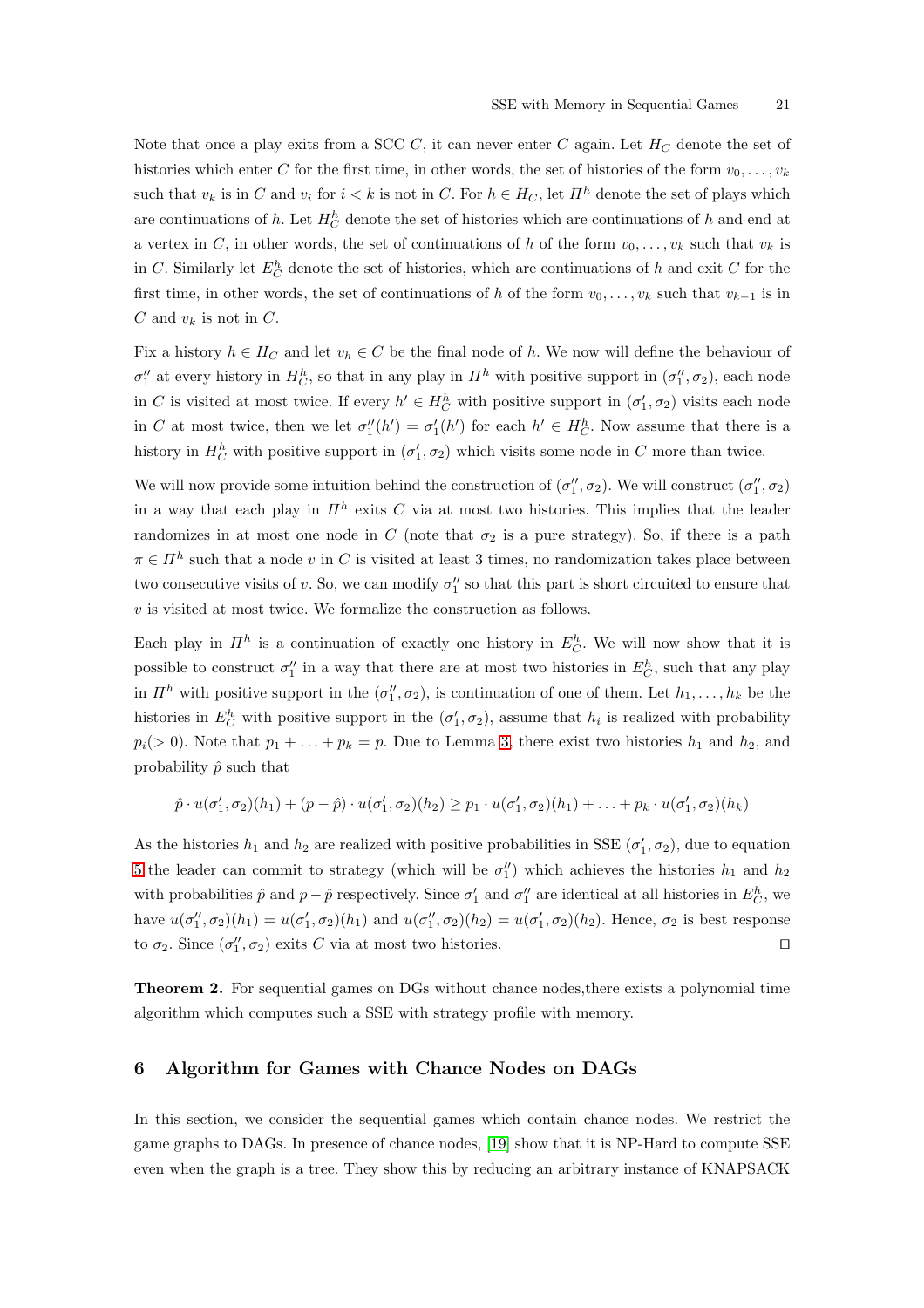#### 22 Aditya Aradhye, Branislav Bošanský, and Michael Hlaváček

problem to an sequential game (on trees with chance nodes). Since the reduction restricted to the games on trees, the same reduction works to show the NP-Hardness to compute SSE with memory on games on trees or DAGS.

**Proposition 3** In sequential games with chance nodes, it is NP hard to compute a SSE with memory.

With no hope of finding polynomial time algorithm to find an exact SSE, we focus our attention to compute an approximation version of SSE, which gives the leader a payoff arbitrarily close to his SSE payoff. To simplify the arguments we transform the graph from a DAG to a binary DAG (the out degree of each node is at most 2). This transformation is without loss of generality, since the strategic structure of the game remains same. The transformation is done by sequentially adding auxiliary nodes for each node which has more than 2 children. These auxiliary nodes ensure that the out degree of each node is at most 2, while maintaining the same strategic structure of the game. An example of a transformation step in which auxiliary nodes are added when a leader node has 4 children is illustrated in Fig. [7.](#page-21-0) For a node with k children, we require at most  $k - 1$ auxiliary nodes. Hence, the new graph has  $O(n^2)$  auxiliary nodes, and the height of the new graph is at most  $log(n)$  more than the original graph.



<span id="page-21-0"></span>Fig. 7. A general DAG can be replaced by a new binary DAG obtained by adding auxiliary nodes, which corresponds to the same game.

At each node v, algorithm constructs the value  $A_v[k]$  for each  $k \in \{U_1, U_1 + \delta, \ldots, U_2\}$  which represents the maximum utility that the follower can obtain starting at  $v$ , conditional on the fact that the leader can commit to a strategy which with a best response from the follower gives the leader utility at least  $k$  starting at  $v$ .

Leaf node: If v is a leaf where leader obtains utility  $u_l$  and follower obtains utility  $u_f$ , then

$$
A_v[k] = \begin{cases} u_f, & \text{if } k \le u_l, \\ -\infty, & \text{if } k > u_l \end{cases}
$$

Chance node: If a chance node v has only one child w, then  $A_v[k] = A_w[k]$  for each k. Now assume that v has two children L and R. If the chance node plays L with probability p and R with probability  $1-p$ , the payoff k can be guaranteed for the leader by achieving payoff i at the subgame rooted at L and payoff j at subgame rooted at R, such that the inequality  $pi + (1 - p)j \ge k$  is satisfied. Hence, the maximum utility for the follower with guarantee that the leader gets at least k can be calculated as the following maximization problem.

$$
A_v[k] = \max_{i,j} \{ p A_L[i] + (1-p) A_R[j] \mid pi + (1-p)j \ge k \}.
$$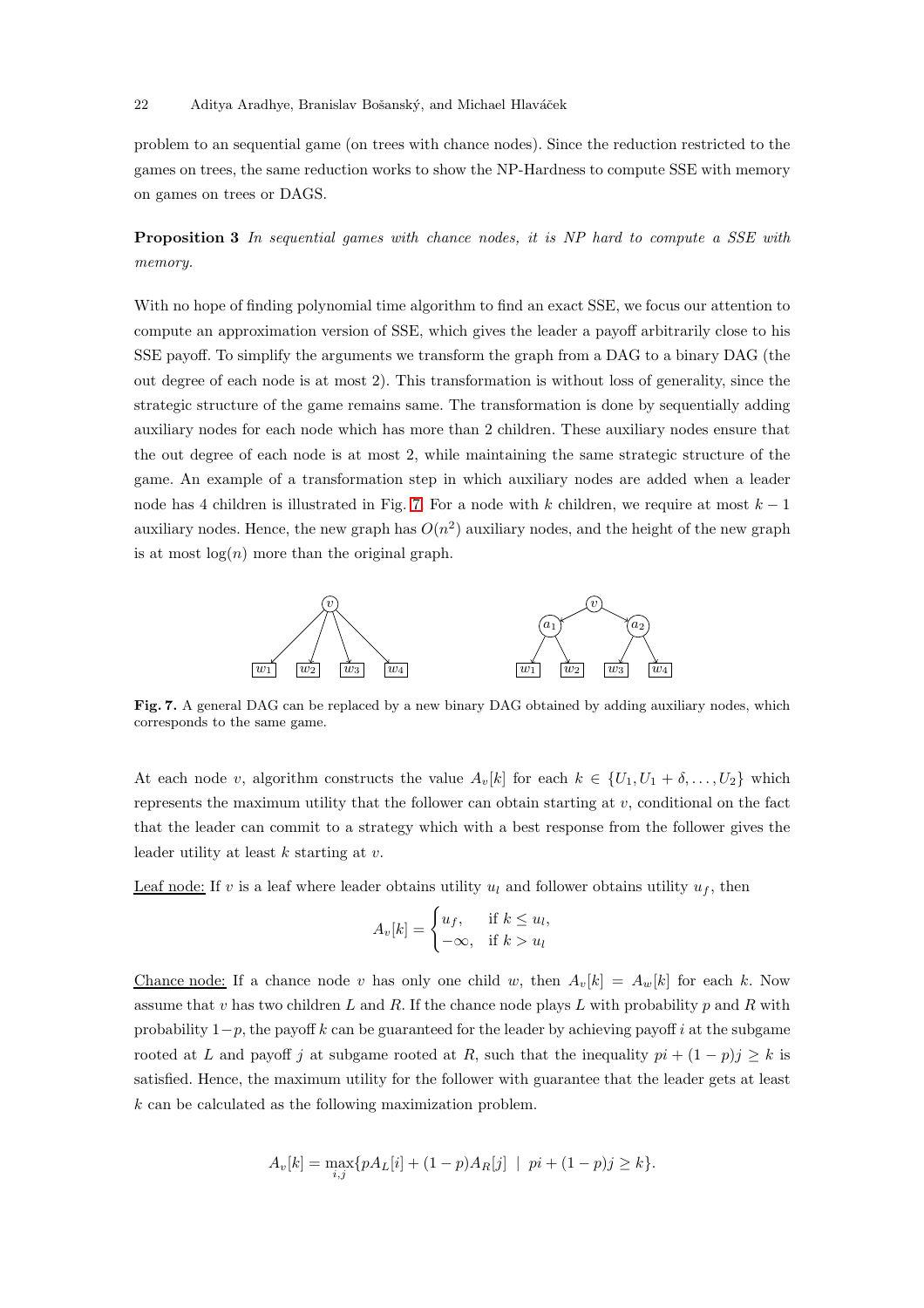Follower node: If a follower node v has only one child w, then  $A_v[k] = A_w[k]$  for each k. Now assume that v has two children L and R. At node v if the follower goes to L, then  $A_L[k]$  is the maximum utility the follower can obtain if the leader gets at least k. If  $A_L[k] < \mu_2(R)$ , then the leader can not guarantee guarantee himself payoff of at least  $k$  while follower plays  $L$ , since the follower guarantees strictly higher payoff of at least  $\mu_2(R)$  by playing to R. Similarly, if  $A_R[k] < \mu_2(L)$ , then the leader can not guarantee guarantee himself payoff of at least k while follower plays R, since the follower guarantees strictly higher payoff of at least  $\mu_2(L)$  by playing to L. We consider 4 cases.

(a) If  $A_L[k] < \mu_2(R)$  and If  $A_R[k] < \mu_2(L)$ , then it is impossible for the leader to guarantee utility k, so  $A_v[k] = -\infty$ .

(b) If  $A_L[k] \geq \mu_2(R)$  and If  $A_R[k] < \mu_2(L)$ , then the leader can not incentivize the follower to play R while guaranteeing utility  $k$  for himself. However, he can play the strategy corresponding to  $A_L[k]$  at L and punishing strategy at R, which incentivizes the follower to play R and guarantees utility of at least k for the leader. Hence,  $A_v[k] = A_L[k]$ .

(c) If  $A_L[k] < \mu_2(R)$  and If  $A_R[k] \geq \mu_2(L)$ , then with the similar reasoning,  $A_v[k] = A_R[k]$ .

(d) If  $A_L[k] \geq \mu_2(R)$  and If  $A_R[k] \geq \mu_2(L)$ , the leader can incentivize the follower to play either L or R. So,  $A_v[k] = \max\{A_L[k], A_R[k]\}$ 

In the case (d) if leader had access to a randomization device, it would be possible for the leader to incentivize the follower to play a mixed action at the node  $v$ , which may be further beneficial for the leader. Instead in our setting, follower can use the memory states to imitate the mixed actions. For a given pair of leader and follower nodes, we define a procedure achievable to check if this is possible.

#### Procedure achievable

For a leader node v, follower node w where v is an ancestor of w and real number  $U$ , we define a procedure  $achievable(v, w, U)$  which determines if there exists a leader's strategy in which he randomizes at  $v$ , and a best response of the follower such that  $w$  is reached with positive probability, conditional on the guarantee that the follower obtains the payoff of  $U$  after reaching  $w$ . This procedure first creates a new game  $\mathcal{G}_a$  as follows. The graph  $G_a$  is constructed from the original graph  $G$  by deleting all the nodes which are not ancestors of  $w$  and adding one leaf node for each of the remaining follower nodes. An edge is added from each of the follower node to the corresponding leaf node. The payoff for the follower at the leaf node corresponding to a follower node v is max<sub>child v'</sub> of v not in  $G_a \mu_2(v')$  and the payoff for the leader at that leaf node is 0.

Now we perform an upward pass to compute for each node x in  $G_a$ , the utility  $\hat{u}_2(x)$  the follower can guarantee. To begin, we have  $\hat{u}_2(w) = U$  and for leaf node l with follower's utility u, let  $\hat{u}_2(l) = u$ . For a leader node x, let  $\hat{u}_2(x) = \min{\{\hat{u}_2(L), \hat{u}_2(R)|L, R \text{ children of } x\}}$ . For a follower node x, let  $\hat{u}_2(x) = \max{\{\hat{u}_2(L), \hat{u}_2(R)|L, R \text{ children of } x\}}$ . For a chance node x which plays L with probability p and R with probability  $1 - p$ ,  $\hat{u}_2(x) = p\hat{u}_2(L) + (1 - p)\hat{u}_2(R)$ .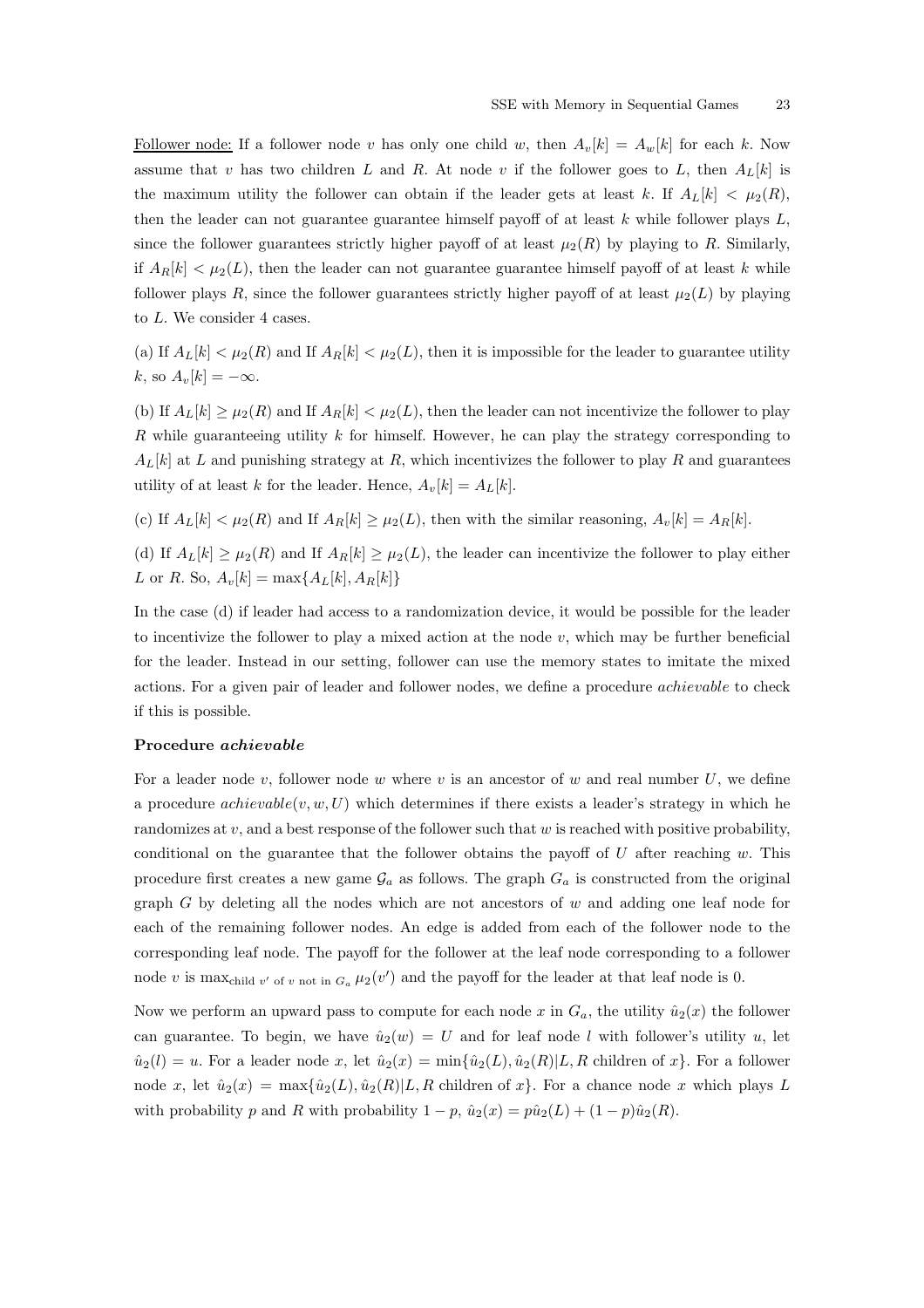Finally, we conclude that there exists such strategy for the leader, if  $v$  and both of his children L, R are in  $G_a$  such that  $\hat{u}_2(v) = \hat{u}_2(L) = \hat{u}_2(R) = U$ .

Leader node: If a leader node v has only one child w, then  $A_v[k] = A_w[k]$  for each k. Now assume that  $v$  has two children  $L$  and  $R$ . Leader can commit to payoff of  $k$  in following two ways.

(i) The leader plays L with probability p and R with probability  $1 - p$ , the payoff of k can be guaranteed by achieving payoff  $i$  at the subgame rooted at  $L$  and payoff  $j$  at subgame rooted at R, while satisfying the inequality  $pi + (1 - p)j \geq k$ . Hence, the maximum utility for the follower in such a case, denoted by  $X_v[k]$ , can be calculated as the following maximization problem.

$$
X_v[k] = \max_{i,j,p} \{ p A_L[i] + (1-p) A_R[j] \mid pi + (1-p)j \ge k \}.
$$

(ii) Continuing the discussion of case (d) in the follower node, if leader had access to a randomization device, it would be possible to incentivize the follower to play a mixed action at the node  $v$ , which may be further beneficial for the leader. Instead, leader can use memory for a randomization devise as follows.

This can be done at a leader's node which is an ancestor to such a follower node in a following way.

For each of the follower node w such that v is ancestor of w, perform the procedure achievable(v, w,  $X_v[k]$ ). For every such w (with children  $L_w$  and  $R_w$ ) for which the procedure is successful, define

$$
Y_w[k] = \max_{i,j,p} \{ p A_{L_w}[i] + (1-p) A_{R_w}[j] \mid pi + (1-p)j \ge k \}.
$$

So,  $Y_w[k]$  is a payoff that follower can get conditional on the leader gets at least k, when the follower chooses L with probability p and R with probability  $1 - p$ . The leader can incentivize the follower by choosing  $L$  and  $R$  himself at node  $v$  with the same probabilities, as a suggestion that the follower should play  $L$  at  $w$  if he observes leader playing  $L$  at  $v$  and play  $R$  otherwise. If the follower does not comply, the leader commits to playing the punishing at subsequent nodes.  $Y_v[k] = \max_w \{X_w[k] \mid \text{achiewable}(v, w, X_v[k]) \text{ is successful}\}.$  Finally,  $A_v[k] = \max\{X_v[k], Y_v[k]\}.$ ⊓⊔

# <span id="page-23-0"></span>7 Concluding remarks

We study the two player, non-zero sum, perfect information sequential games on directed acyclic graphs and directed graphs. The players can play history-dependent, mixed behavioral strategies. We define an alternate formulation called strategy profiles with memory for the history-dependent strategy profiles in which players can base their decisions only on the memory states. Using this formulation, we establish that strategies with memory can be described efficiently if the memory size is polynomial.

While it was shown that it is NP-Hard to compute the SSE for games on DAGs where the strategies are history-independent, we construct a polynomial time algorithm to compute the SSE for games on DAGs without chance nodes with strategy profiles with memory. Since the memory size of this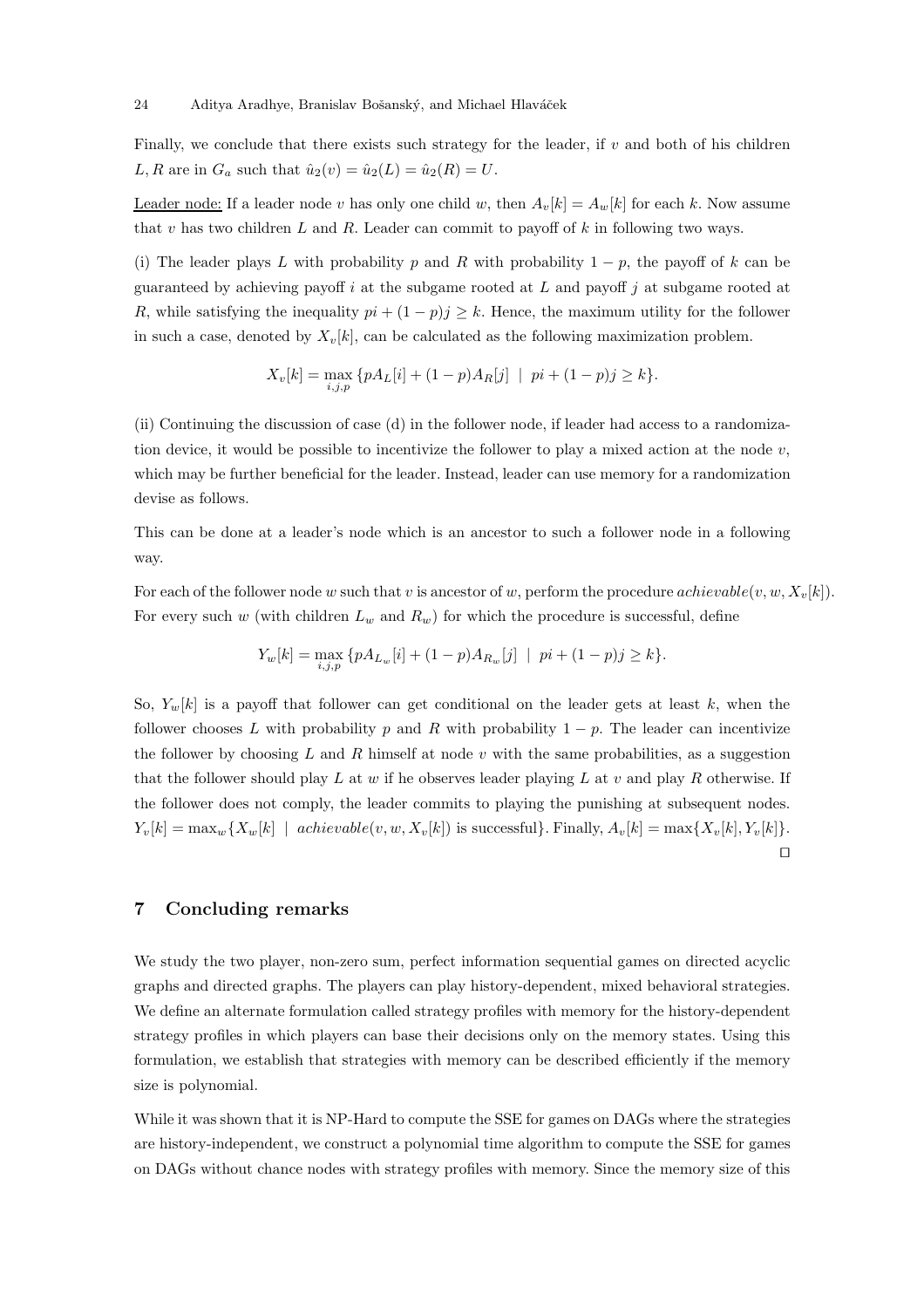strategy profile is linear in the number of nodes, it can be described very efficiently. We modify our algorithm to work in games on general directed graphs without chance nodes, by proving an existence of SSE which visits each node at most twice. We also discuss the approximate version of SSE with memory for games on DAGs with chance nodes.

We see many interesting extensions of our model and open question to be addressed in future work. Our algorithm and the construction of memory states can be used in various applied models in security games. One future extension would be to consider the games in which the leader and the follower play simultaneous moves in the dynamic games.

# Acknowledgements

This research was supported by the Czech Science Foundation (no. 19-24384Y) and by the Combat Capabilities Development Command Army Research Laboratory and was accomplished under Cooperative Agreement Number W911NF-13-2-0045 (ARL Cyber Security CRA). The views and conclusions contained in this document are those of the authors and should not be interpreted as representing the official policies, either expressed or implied, of the Combat Capabilities Development Command Army Research Laboratory or the U.S. Government. The U.S. Government is authorized to reproduce and distribute reprints for Government purposes not withstanding any copyright notation here on.

# <span id="page-24-0"></span>References

- 1. Amir, R., Grilo, I.: Stackelberg versus Cournot Equilibrium. Games and Economic Behavior 26(1), 1–21 (1999)
- <span id="page-24-7"></span>2. Basilico, N., Gatti, N., Amigoni, F.: Leader-follower strategies for robotic patrolling in environments with arbitrary topologies. In: Proceedings of the 8th International Conference on Autonomous Agents and Multiagent Systems. pp. 57–64 (2009), <http://portal.acm.org/citation.cfm?id=1558020>
- <span id="page-24-4"></span>3. Basilico, N., Coniglio, S., Gatti, N.: Methods for finding leader-follower equilibria with multiple followers. In: Proceedings of the 2016 International Conference on Autonomous Agents & Multiagent Systems. pp. 1363–1364. International Foundation for Autonomous Agents and Multiagent Systems (2016)
- <span id="page-24-5"></span>4. Bošanský, B., Brânzei, S., Hansen, K.A., Lund, T.B., Miltersen, P.B.: Computation of stackelberg equilibria of finite sequential games. ACM Transactions on Economics and Computation (TEAC) 5(4), 23 (2017)
- <span id="page-24-6"></span>5. Bošanský, B., Cermák, J.: Sequence-Form Algorithm for Computing Stackelberg Equilibria in Extensive-Form Games. In: Proceedings of AAAI Conference on Artificial Intelligence. pp. 805–811 (2015)
- <span id="page-24-8"></span>6. Clempner, J.B., Poznyak, A.S.: Stackelberg security games: Computing the shortest-path equilibrium. Expert Systems with Applications 42(8), 3967–3979 (2015)
- <span id="page-24-10"></span>7. Conitzer, V., Korzhyk, D.: Commitment to Correlated Strategies. In: Proceedings of AAAI Conference on Artificial Intelligence. pp. 632–637 (2011)
- <span id="page-24-1"></span>8. Conitzer, V., Sandholm, T.: Computing the optimal strategy to commit to. In: Proceedings of the 7th ACM conference on Electronic commerce. pp. 82–90. ACM (2006)
- <span id="page-24-9"></span>9. Durkota, K., Lisỳ, V., Bošanskỳ, B., Kiekintveld, C., Pěchouček, M.: Hardening networks against strategic attackers using attack graph games. Computers & Security 87, 101578 (2019)
- <span id="page-24-3"></span>10. Fang, F., Nguyen, T.H., Pickles, R., Lam, W.Y., Clements, G.R., An, B., Singh, A., Schwedock, B.C., Tambe, M., Lemieux, A.: Paws-a deployed game-theoretic application to combat poaching. AI Magazine 38(1), 23–36 (2017)
- <span id="page-24-2"></span>11. Fang, F., Nguyen, T.H., Pickles, R., Lam, W.Y., Clements, G.R., An, B., Singh, A., Tambe, M., Lemieux, A., et al.: Deploying paws: Field optimization of the protection assistant for wildlife security. (2016)